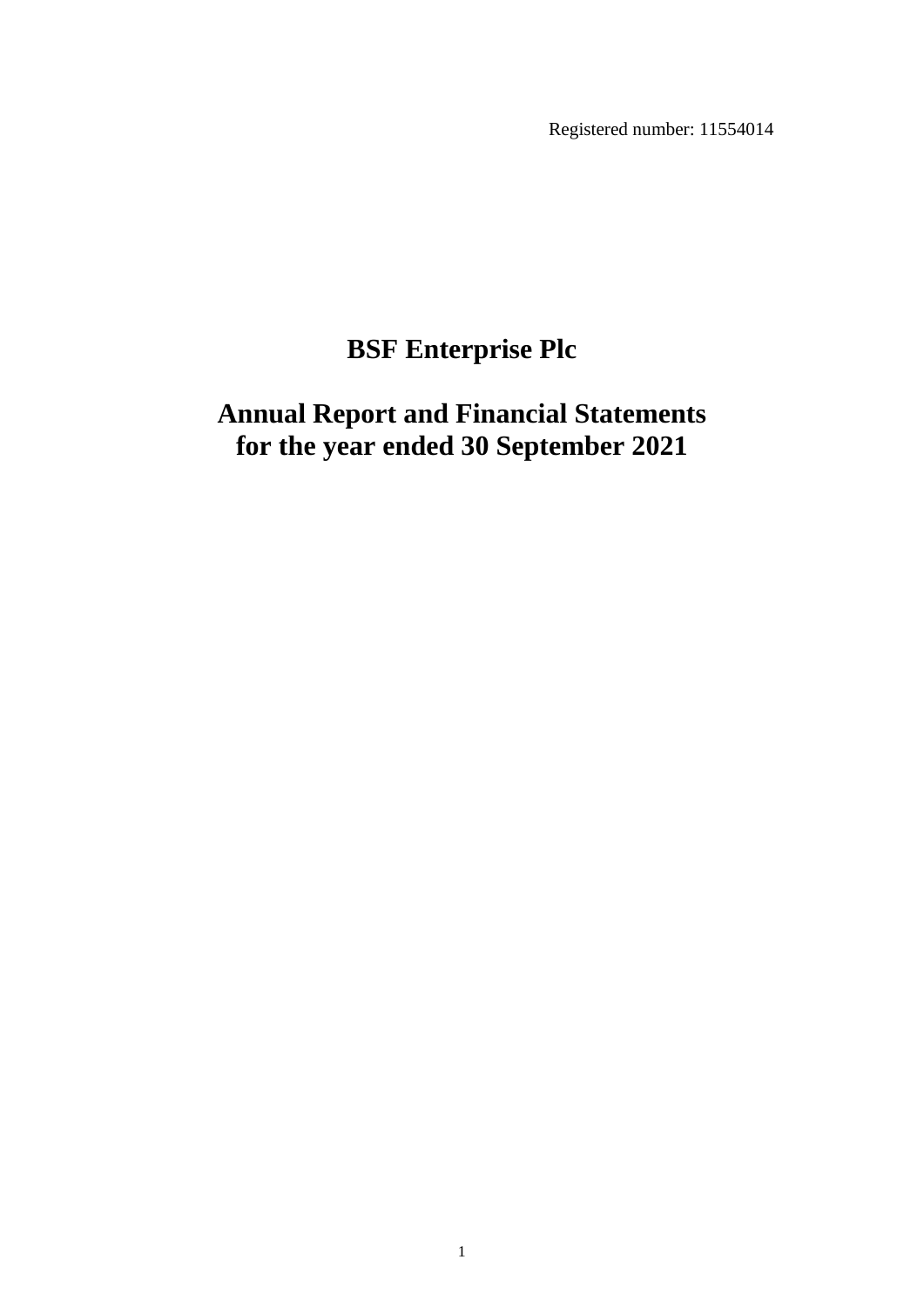## **BSF Enterprise Plc Annual Report and Financial Statements For the year ended 30 September 2021**

## **Company Information**

| <b>Directors</b>         | Min Yang<br>(Non-Executive Chairman)                                                                     |
|--------------------------|----------------------------------------------------------------------------------------------------------|
|                          | Geoffrey Baker<br>(Non-Executive Director)                                                               |
|                          | Dennis Kian Jing Ow<br>(Non-Executive Director) (appointed 05 August 2021)                               |
| <b>Company Secretary</b> | Geoffrey Baker                                                                                           |
| <b>Registered Office</b> | Locke Lord (UK) LLP<br>201 Bishopsgate<br>London, EC2M 3AB                                               |
| <b>Registered Number</b> | 11554014                                                                                                 |
| <b>Auditors</b>          | PKF Littlejohn LLP<br><b>Statutory Auditor</b><br>15 Westferry Circus<br>Canary Wharf<br>London, E14 4HD |
| <b>Legal Advisers</b>    | Locke Lord (UK) LLP<br>201 Bishopsgate<br>London, EC2M 3AB                                               |
| <b>Principal Bankers</b> | Bank of China (UK) Limited<br>1 Lothbury<br>London, EC2R 7DB                                             |
| <b>Registrars</b>        | <b>Share Registrars Limited</b><br>The Courtyard, 17 West Street<br>Farnham,<br>Surrey, GU9 7DR          |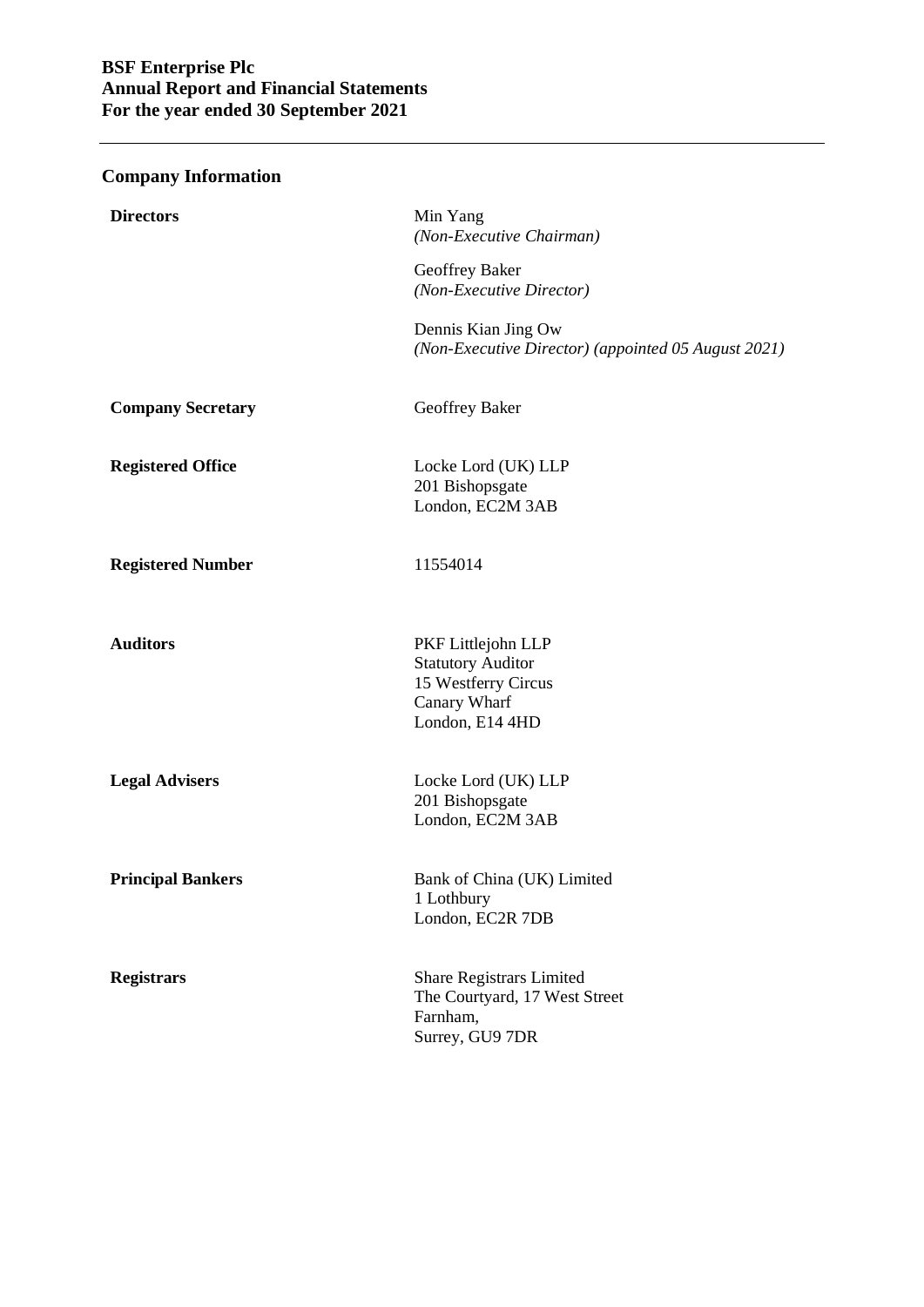## **Contents**

|                                   | Page           |
|-----------------------------------|----------------|
| Chairman's statement              | 1              |
| Board of directors                | $\overline{2}$ |
| Strategic report                  | $3 - 7$        |
| Directors' report                 | $8 - 13$       |
| Directors' remuneration report    | $14 - 16$      |
| Directors' responsibilities       | $17 - 18$      |
| Independent auditor's report      | $19 - 23$      |
| Statement of comprehensive income | 24             |
| Statement of financial position   | 25             |
| Statement of changes in equity    | 26             |
| Statement of cash flows           | 27             |
| Notes to the financial statements | $28 - 38$      |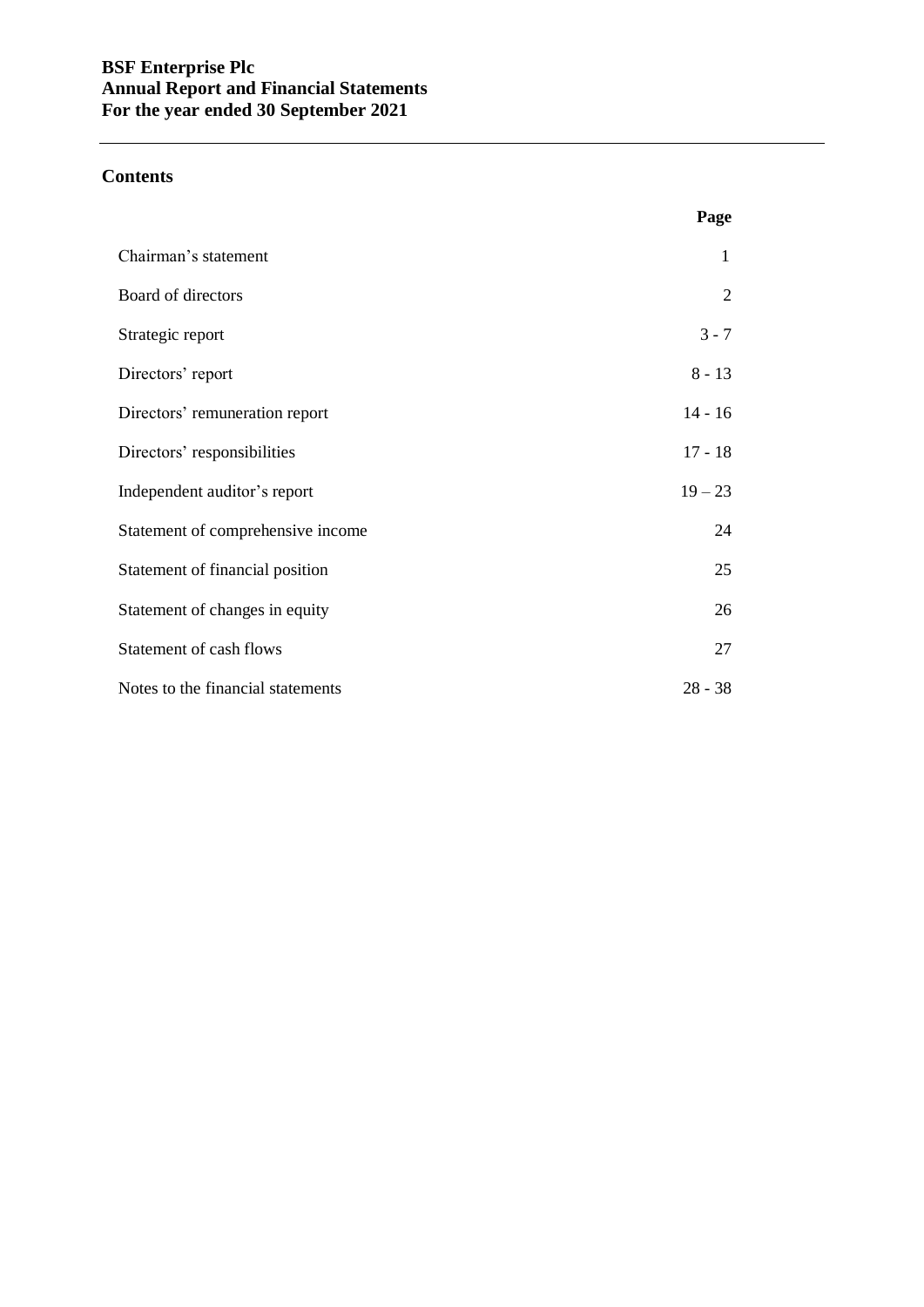## **Chairman's Statement**

I am pleased to present our 2021 Annual Report and an update on our activities to date.

BSF Enterprise plc ("BSF" or the "Company") has been listed on the Main Market of the London Stock Exchange for the last 3 years. We formed BSF in order to undertake the acquisition of businesses in the biotechnology, innovative marketing and e-commerce sectors, reflecting the experience of the Company's board of directors and advisers ("Acquisition").

Towards the end of the 2021 financial year BSF announced that the Company was proceeding with the Acquisition and was in early-stage discussions in connection with the acquisition of the entire issued share capital of 3D Bio-Tissues Limited ("3DBT"). The Company has (on 23 November 2021) signed the Sale & Purchase Agreement ("Agreement") with 3DBT and is proceeding towards completion.

These discussions remain conditional on the Company's shareholder approval and additional equity fundraising. At this stage, while all is heading to a successful conclusion there can be no guarantee that the Proposed Acquisition will complete.

3DBT is a biotechnology spin out from Newcastle University founded by Professor Che Connon and Dr Ricardo Gouveia. 3DBT's research and product development is focused on producing biological tissue material, such as meat and skin, for clinical and consumer use. Specialised technology enables 3DBT to apply bio-focused manufacturing processes to generate complex structures such as corneas for the human eye

Following completion of the Acquisition, the objective of the Company will be to add value to the acquired business through the deployment of further capital with a view to generating value for its shareholders.

In the context of this challenging capital raising environment during this post-COVID pandemic, I believe that BSF represents an extremely attractive proposition following the Acquisition and I remain confident that we will be able to complete the Acquisition that creates significance for our shareholders.

I look forward to reporting to you on our progress over the coming year.

Yours Sincerely

Min Yang Chairman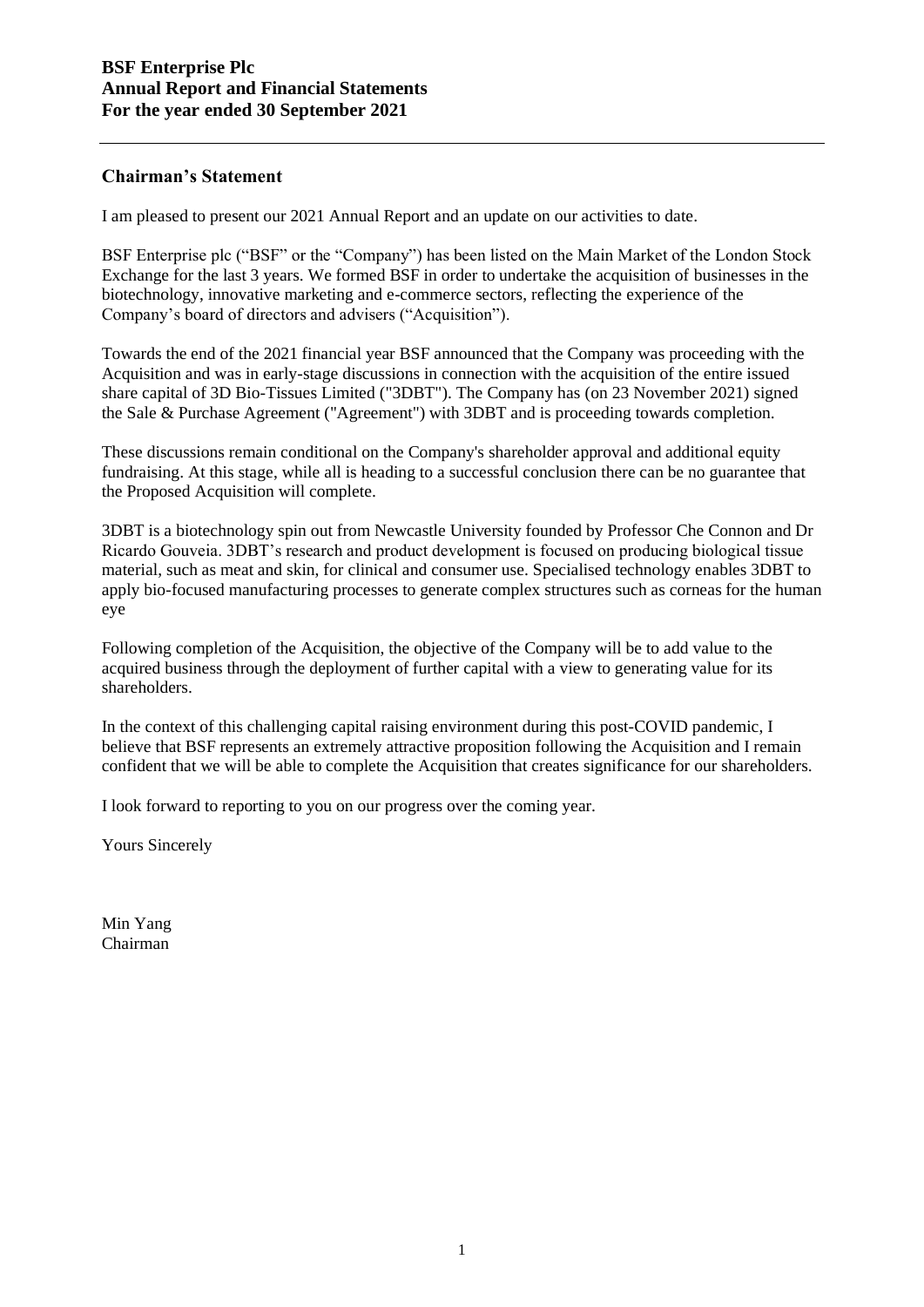## **Board of Directors**

#### **Min Yang** *(DOB 22 June 1967) – Non-Executive Chairman*

Ms. Yang has extensive business connections in the Asia Pacific region including greater China, and has over 20 years of hands-on experience dealing with both private and state-run businesses in China. Over the years, Min Yang has proven her unique business insight and expertise in the identification, incubation and realisation of embryonic opportunities in the resources, commodities, trading and residential estate and financial investment sectors.

Min Yang has commercialised numerous innovations in the telecommunications industry including building an Australasian telecommunications delivery company between China and Australia. Further she has helped develop, market and commercialise high-performance engine technologies now being developed in China as an auxiliary power unit for electric engines.

Ms Yang is currently the Executive Chairman of ASF Group Ltd (ASX: AFA) and Non-executive Chair of ActivEX Limited (ASX: AIV), Rey Resources Limited (ASX: REY) and Non-executive Director of Key Petroleum Limited (ASX: KEY).

### **Geoffrey Baker** *(DOB 12 July 1956) – Non-Executive Director*

Mr Baker is a qualified lawyer in Australia and Hong Kong with a Commerce degree (Accounting and Financial Management), a Law degree and Master of Business Administration (MBA).

Mr Baker has extensive corporate and commercial legal and property expertise developed over 36 years of practising law and representing companies in Australia, China, Hong Kong, Japan and recently UK and Europe. Mr Baker has also co-authored a number of books including the critically acclaimed book "Think Like Chinese" first released in June 2008 (Federation Press, 2008). Mr Baker has commercialised a number of innovations including bio-medical apparatus for sleep-apnoea as well as high-performance engine technology now being developed in China as an auxiliary power unit for electric engines.

Mr Baker is currently also the Non-Executive Director of ASF Group Ltd (ASX: AFA), Rey Resources Limited (ASX: REY), ActivEX Limited (ASX: AIV) and Non-executive Chair of Key Petroleum Limited (ASX: KEY).

#### **Dennis Kian Jing Ow** *(DOB 2 July 1966) – Independent Non-Executive Director*

Appointed on 5<sup>th</sup> August 2021, Mr Ow is an experienced corporate finance executive who has worked in various investment Banks in Asia, and has extensive knowledge of capital markets, compliance and corporate governance. He was previously senior business manager of Asia Pacific for the London Stock Exchange.

#### **Independence of the Board**

Dennis Ow is considered to be "independent" (using the definition set out in the Corporate Governance Code). It is intended that additional Directors, both executive and non-executive, will be appointed at the time of the Acquisition and that independence will be one of the factors taken into account at that time.

#### **Directors' fees**

Previously in order to preserve the Net Proceeds of the Placing for the purposes of applying such funds towards an Acquisition, each of the Non-Executive Directors had agreed to not be remunerated until such time as an Acquisition is completed. Since March 2021, however, Geoff Baker has received remuneration amounting to £17,500 (at the rate of £30,000 per annum) due to his increased involvement with business activities.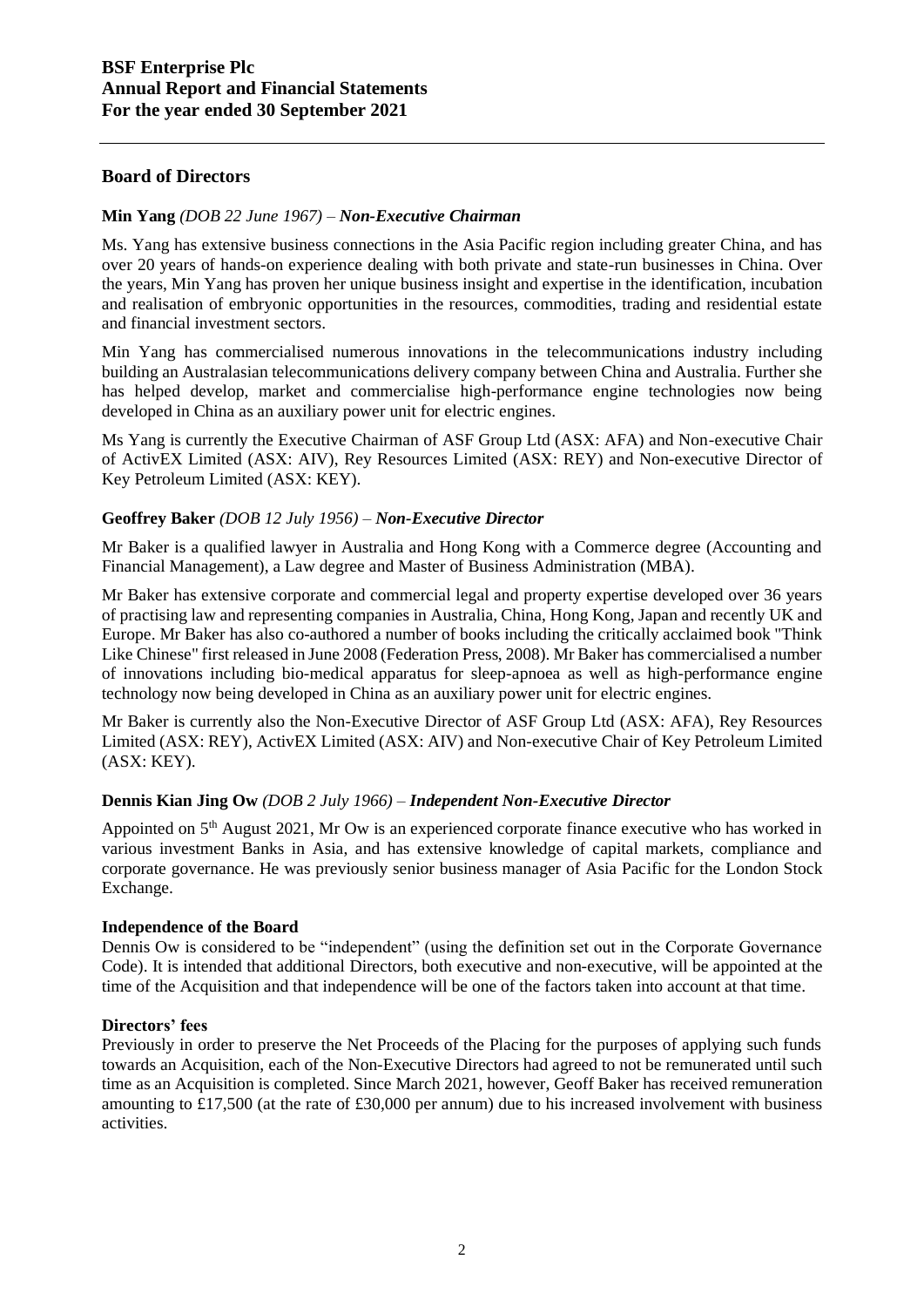## **Strategic Report**

#### **Business review and future developments**

During the year ended 30 September 2021, the Company has continued to review acquisition opportunities and held early stage discussions in connection with the acquisition of the entire issued share capital of 3D Bio-Tissues Limited ("3DBT") and in August entered into an exclusivity agreement and non-binding heads of agreement ("Agreement") with 3DBT (the "Proposed Acquisition"). Since the year end, the Company entered into a conditional share sale and purchase agreement as more fully described in Note 13 to the financial statements.

#### **Strategy**

The Company has been created to consider opportunities within the innovation marketing and technology sector. The Company has sought an acquisition target that focuses on trade innovation, data-driven analytics and technology to maximise sales and assist companies to enter new markets.

If completed, the Proposed Acquisition will be the first acquisition of the Company. The Enlarged Group's intention is to grow through a combination of organic growth and, where possible, selective acquisitions.

#### **Principal risks and uncertainties**

The Directors have identified the following as the key risks facing the business:

#### *Acquiring less than controlling interests*

The Company may acquire either less than whole voting control of, or less than a controlling equity interest in, a target, which may limit the Company's operational strategies and reduce its ability to enhance shareholder value. This risk is managed by focusing on opportunities that give the Company a controlling interest using the Directors' experience in making such acquisitions.

#### *Inability to fund operations post-acquisition*

The Company may be unable to fund the operations post acquisition of the target business if it does not obtain additional funding, however, the Company will ensure that appropriate funding measures are taken to ensure minimum commitments are met. However, the current global pandemic due to COVID-19 may make the obtaining of these funds more challenging.

#### *The Company's relationship with the Directors and conflicts of interest*

The Company is dependent on the Directors to identify potential acquisition opportunities and to execute an acquisition.

The Directors are not obliged to commit their whole time to the Company's business; they will allocate a portion of their time to other businesses which may lead to the potential for conflicts of interest in their determination as to how much time to assign to the Company's affairs. However, Dennis Ow has been appointed as an independent director of the Company to manage any such conflicts of interests and to ensure that the terms of the Acquisition are negotiated and agreed on an arm's length basis. Any matters on which Min Yang and/or Geoffrey Baker have a conflict of interest will be delegated to and considered by Dennis Ow.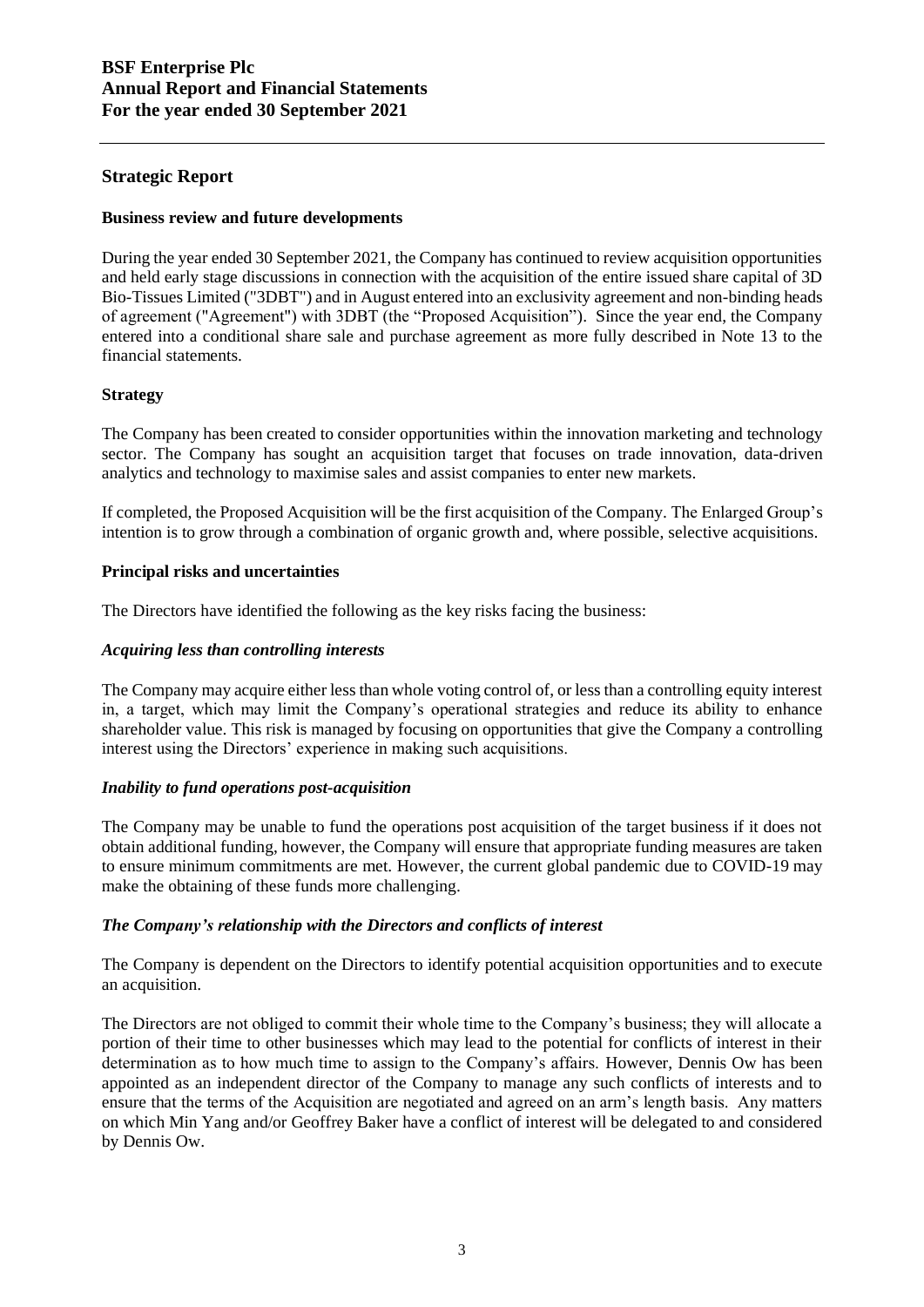In this respect, the acquisition of 3DBT is to be funded by the issue of 33,900,004 Consideration Shares to the Sellers which will be issued on Completion. The Acquisition remains conditional, inter alia, upon the approval by Independent Shareholders of the Waiver Proposal.

Min Yang and Geoff Baker who are directors of 3DBT and are directors of BSF Angel Funding Limited which is a shareholder in 3DBT are considered to have a conflict of interest and hence are not participating in the Independent Director's recommendation of the Rule 9 Waiver. In addition, each of Min Yang and Geoff Baker as members of the Concert Party are excluded from voting in their capacity as Shareholders on the Rule 9 Waiver. The Code requires that the independent director of a company obtain competent independent advice regarding the transaction. Accordingly, Novum Securities Limited, as adviser to the Company, has provided formal advice to the Independent Director regarding the Acquisition, the controlling position of the Concert Party that the Acquisition will create and the effect that this will have on Shareholders generally.

The Rule 9 Waiver is subject to Independent Shareholder approval at the General Meeting. The members of the Concert Party will not vote on the Rule 9 Waiver.

## *Suitable acquisition opportunities may not be identified or completed*

The Company's business strategy is dependent on the ability of the Directors to identify suitable acquisition opportunities. If the Directors are not able to complete the acquisition of 3DBT or do not identify a suitable acquisition target, the Company may not be able to fulfil its objectives. Furthermore, if the Directors identify a suitable target, the Company may not acquire it at a suitable price or at all. In addition, if an acquisition identified and subsequently aborted, the Company may be left with substantial transaction costs. The Board of Directors has considerable experience in corporate finance activities and in managing acquired business which is expected to benefit the Company and minimise these risks.

## *Risks inherent in an acquisition*

Although the Company and the Directors will evaluate the risks inherent in a particular target, they cannot offer any further assistance that all of the significant risk factors can be identified or properly assessed. Furthermore, no assurance can be made that an investment in Ordinary Shares in the Company will ultimately prove to be more favourable to investors than a direct investment, if such an opportunity were available, in a target business. The experience of the Board both in terms of relevant sector experience and corporate finance skills are key to managing these risks.

#### *Reliance on external advisors*

The Directors expect to rely on external advisors to help identify and assess potential acquisitions and there is a risk that suitable advisors cannot be placed under contract or that such advisors that are contracted fail to perform as required. The Board's experience in previous transactions is key in mitigating these risks.

## *Reliance on income from the acquired activities*

Following an Acquisition, the Company will be dependent on the income generated by the acquired business or from the subsequent divestment of the acquired business to meet the Company's expenses. If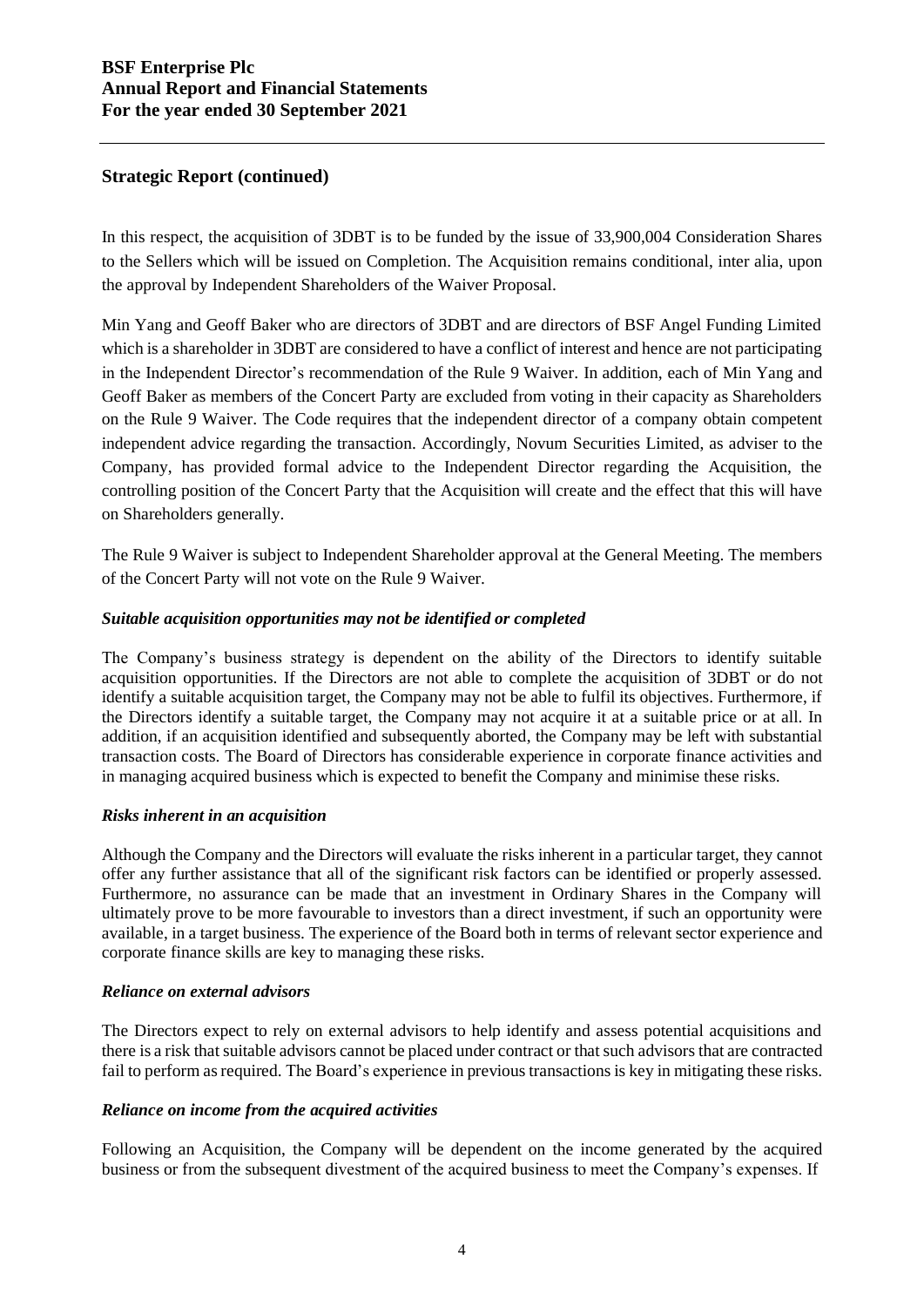the acquired business is unable to provide sufficient amounts to the Company, the Company may be unable to pay its expenses or make distributions on the Ordinary Shares. The Board's experience in the sector and its due diligence process is expected to mitigate these risks.

#### *Restrictions in offering Ordinary Shares as a consideration for an acquisition or requirements to provide alternative consideration.*

In certain jurisdictions, there may be legal, regulatory or practical restrictions on the Company using its Ordinary Shares as a consideration for an acquisition, which may mean that the Company is required to provide alternative forms of consideration. Such restrictions may limit the Company's acquisition opportunities or make a certain acquisition more costly, which may have an adverse effect on the results of operations of the Company. The experience of the Board is key to managing such risks.

#### **Key performance indicators**

At this stage in its development, the Company is focusing on the evaluation of various opportunities in the marketing and technology sector. As and when the Company executes its first substantial acquisition, financial, operational, health, safety, and environmental KPIs will become more relevant and reported upon as appropriate. As a result, the Directors are of the opinion that, other than the maintenance of cash and cash equivalents, analysis using KPIs is not appropriate for an understanding of the business at this time.

|                           | 2021     | <b>2020</b> |
|---------------------------|----------|-------------|
| Cash and cash equivalents | £359,868 | £445,061    |

#### **Gender analysis**

A split of our Directors, senior managers and employees by gender at the end of the financial year is as follows:

- Male  $-2$
- Female  $-1$

The Board recognises the need to operate a gender diverse business, and they will ensure this is implemented following an acquisition. The Board will also ensure any future employment takes into account the necessary diversity requirements and compliance with all employment law. The Board has experience and sufficient training/qualifications in dealing with such issues to ensure they would meet all requirements. More detail will be disclosed in the future annual reports once the Company complete an acquisition.

#### **Corporate social responsibility**

This will become more relevant once the Company makes an acquisition.

The Company aims to conduct its business with honesty, integrity and openness, respecting human rights and the interests of shareholders and employees. The Company aims to provide timely, regular and reliable information on the business to all its shareholders and conduct its operations to the highest standards.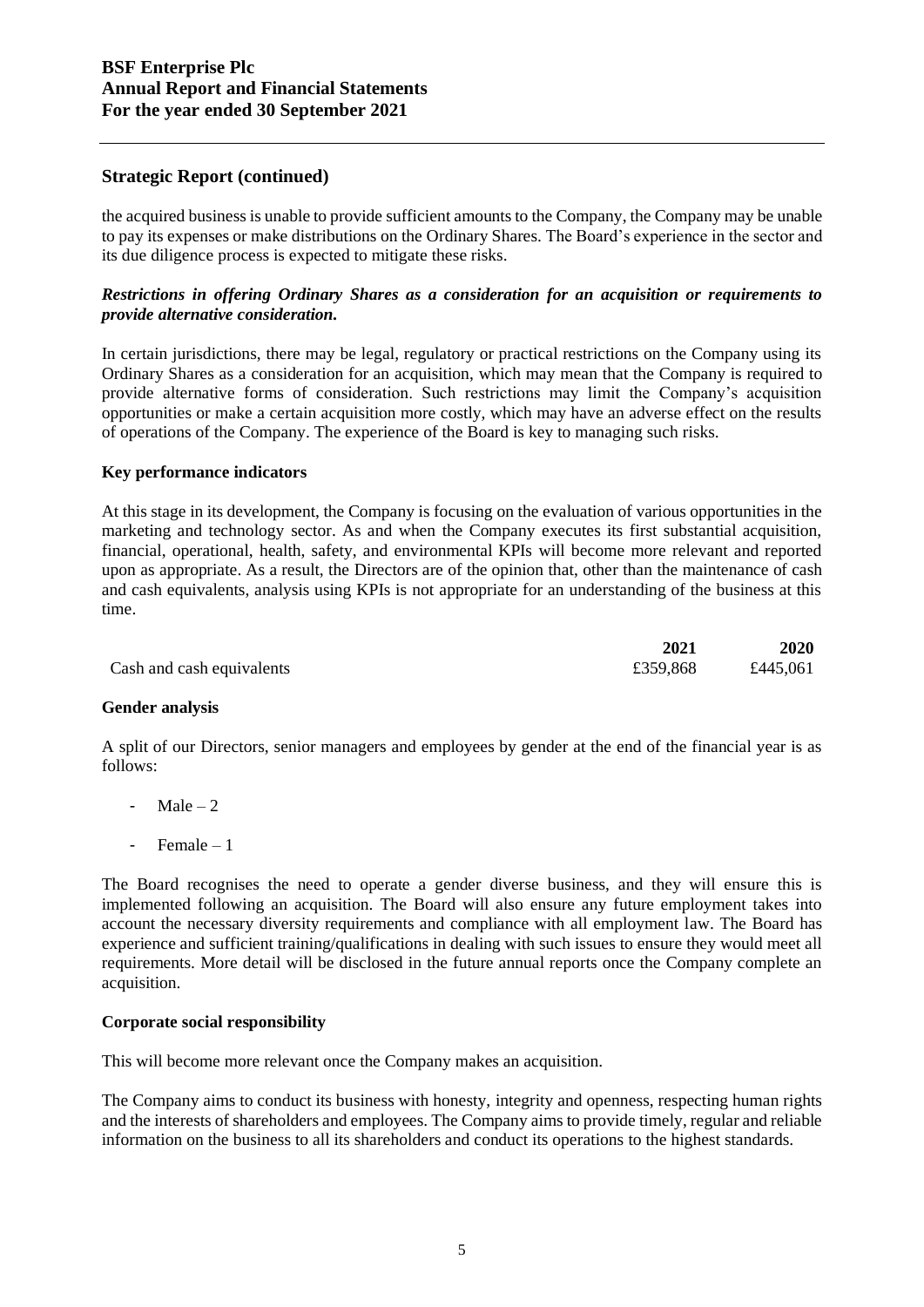The Company strives to create a safe and healthy working environment for the wellbeing of its staff and to create a trusting and respectful environment, where all members of staff are encouraged to feel responsible for the reputation and performance of the Company.

The Company aims to establish a diverse and dynamic workforce with team players who have the experience and knowledge of the business operations and markets in which we operate. Through maintaining good communications, members of staff are encouraged to realise the objectives of the Company and their own potential.

#### **Corporate environmental responsibility**

This will become more relevant once the Company makes an acquisition. The Board contains personnel with a good history of running businesses that have been compliant with all relevant laws and regulations and there have been no instances of non-compliance in respect of environment matters.

The Company's policy is to minimize the risk of any adverse effect on the environment associated with its activities with a thoughtful consideration of such key areas as energy use, pollution, transport, renewable resources, health and wellbeing. The Company also aims to ensure that its suppliers and advisers meet with their legislative and regulatory requirements and that codes of best practice are met and exceeded.

#### **Section 172(1) Statement - Promotion of the Company for the benefit of the members as a whole**

When making decisions the Company takes into account the impact of its activities on the community, the environment and the Company's reputation for good business conduct. In this context, acting in good faith and fairly, the Directors consider what is most likely to promote the success of the Company for its members in the long term.

The Directors believe they have acted in the way most likely to promote the success of the Company for the benefit of its members as a whole as required by s172 of the Companies Act 2006. The requirements of s172 are for the Directors to:

- Consider the likely consequences of any decision in the long term;
- Act fairly between the members of the Company;
- Maintain a reputation for high standards of business conduct;
- Consider the interests of the Company's employees;
- Foster the Company's relationships with suppliers, customers and others; and
- Consider the impact of the Company's operations on the community and the environment.

The Company has operated as a cash shell throughout the year ended 30 September 2021.

The pre-revenue nature of the business as a shell, prior to the completion of its acquisition strategy, is important to the understanding of the Company by its members and suppliers, and the Directors were as transparent about the cash position and funding requirements.

The application of the s172 requirements can be demonstrated in relation to some of the key decisions made during the year ended 30 September 2021: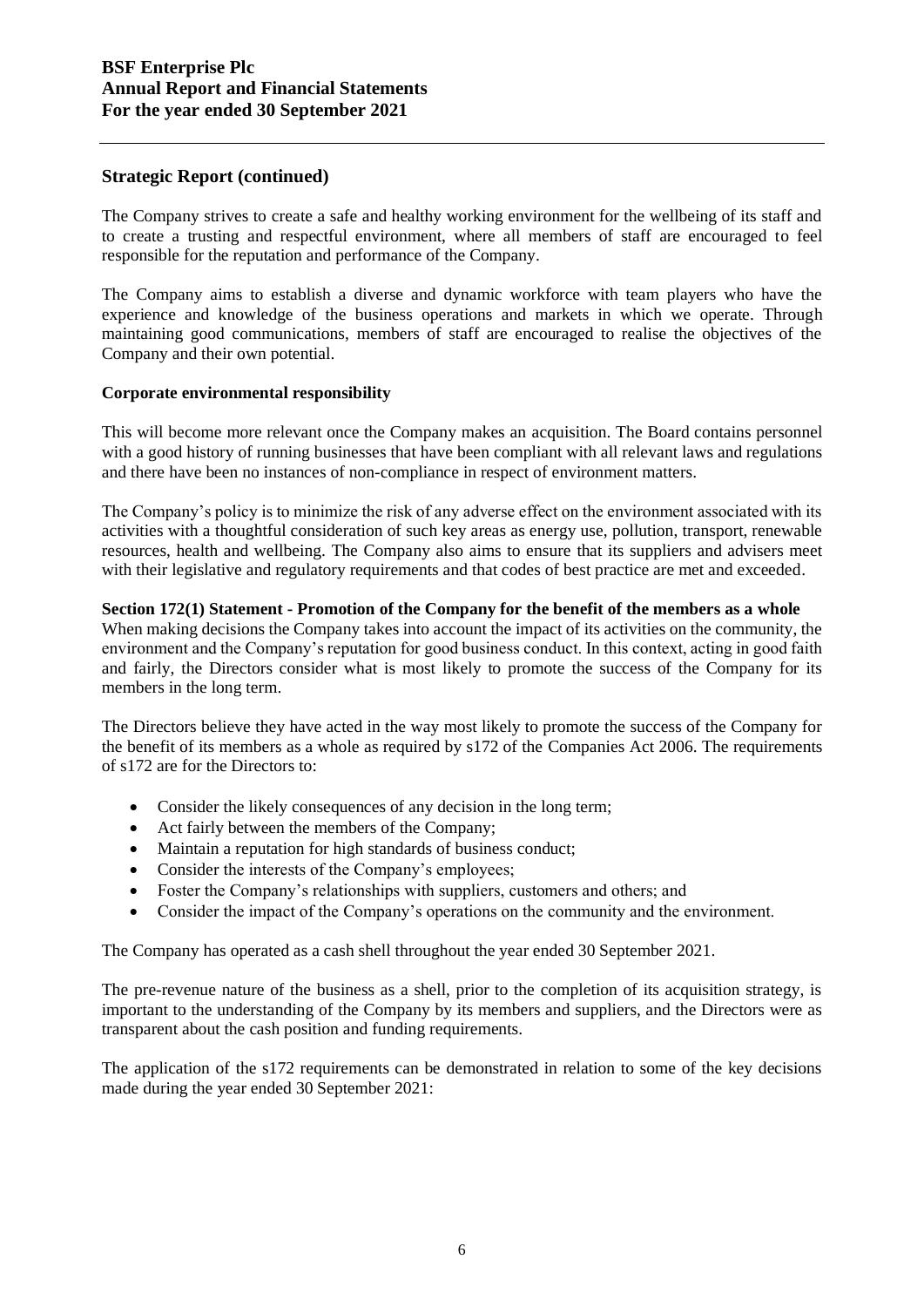- Any contracts for third-party advisory services provided have been undertaken with a clear cap on financial exposure;
- As a result of these efforts the Company succeeded in executing a conditional share sale and purchase agreement to acquire the entire issued share capital of 3D Bio-Tissues Limited.

As a Company, the Board seriously considers its ethical responsibilities to the communities and environment.

The Directors are fully aware of their responsibilities to promote the success of the Company in accordance with section 172 of the Companies Act 2006. The Board continuously reflects on how the Company engages with its stakeholders and opportunities for enhancement in the future. As required, the Company's external lawyers and the Company Secretary will provide support to the Board to help ensure that enough consideration is given to issues relating to the matters set out in  $s172(1)(a)$ -(f).

The Board regularly reviews the Company's principal stakeholders and how it engages with them. This is achieved through information provided by management via Regulatory News Service announcements, Corporate Presentations, and Shareholder Meetings and teleconferences and also by direct engagement with stakeholders themselves.

This report was approved by the Board of Directors on and signed on its behalf by:

…………………………………………. Geoffrey Baker Director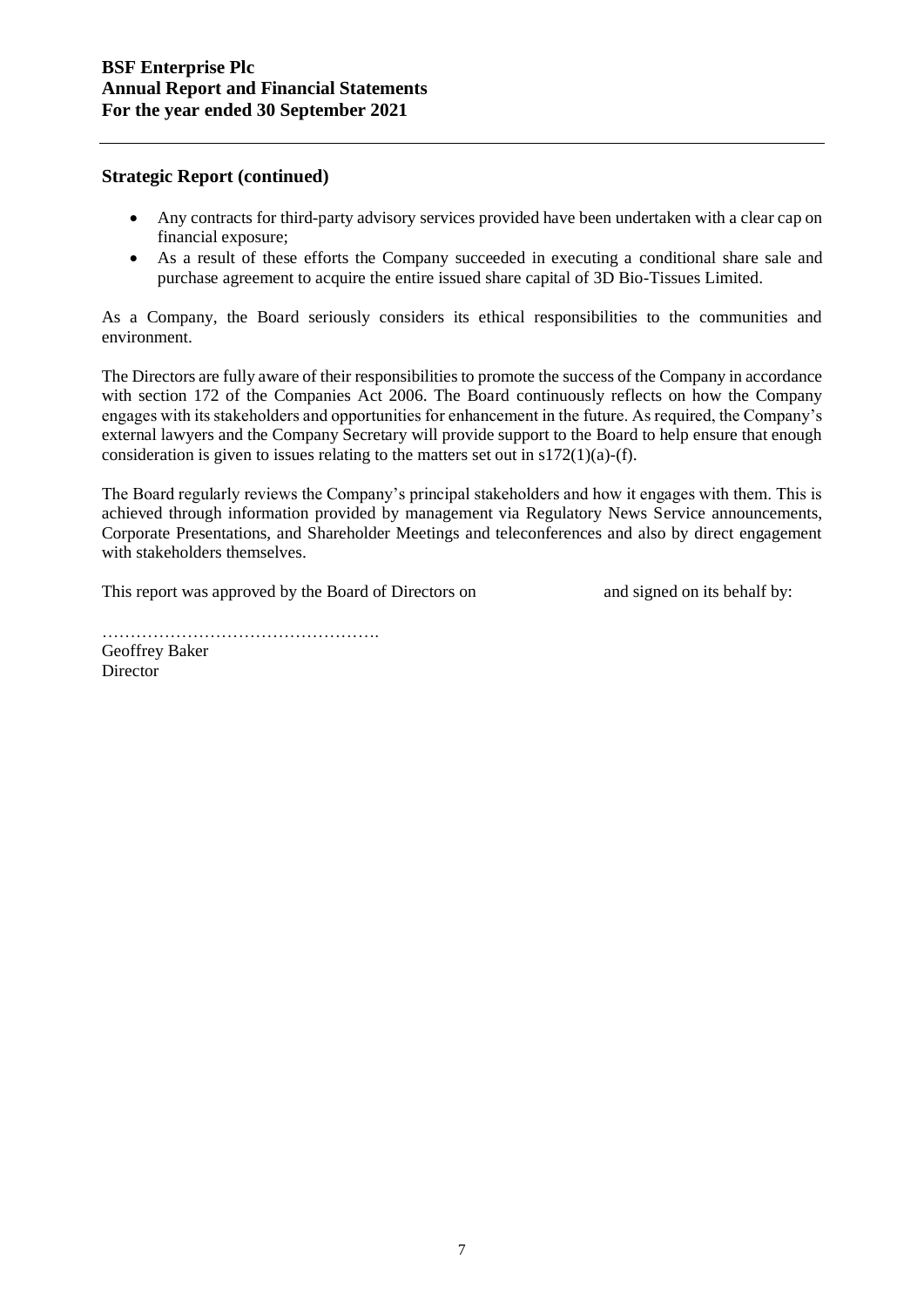#### **Directors' Report**

The Directors present their Annual Report together with the financial statements of the Company for the year ended 30 September 2021.

An indication of the likely future developments in the business of the Company is included in the Strategic Report and Chairman's Statement.

#### **Principal activity**

The Company was formed to undertake the acquisition of a controlling interest in businesses in the biotechnology, innovative marketing and e-commerce sectors.

#### **Results and dividends**

The results for the year are set out in the Statement of Comprehensive Income. The Directors do not recommend the payment of a dividend on the Ordinary Shares (year ended 30 September 2020: nil).

#### **Financial instruments and risk management**

An explanation of the Company's financial risk management objectives, policies and strategies and information about the use of financial instruments by the Company is given in note 12 to the financial statements.

#### **Share capital structure**

The Company was incorporated on 5 September 2018 under the UK Companies Act 2006.

Details of the current issued share capital of the Company are set out in note 11 to the financial statements. £203,400.02 of Ordinary Shares in nominal value are in issue (divided into 20,340,002 issued Ordinary Shares of 1p each).

All of the issued Ordinary Shares are in registered form, and capable of being held in certificated or uncertificated form. The Registrar will be responsible for maintaining the share register. Temporary documents of title will not be issued. The ISIN number of the Ordinary Shares is GB00BHNBDQ51. The SEDOL number of the Ordinary Shares is BHNBDQ5.

#### **Directors**

The Directors of the Company during the year were as follows:

Geoffrey Baker Min Yang Dennis Kian Jing Ow (appointed 05 August 2021)

#### **Directors' interests**

As at 30 September 2021, the beneficial interests of the Directors and their connected persons in the ordinary share capital of the Company was as follows: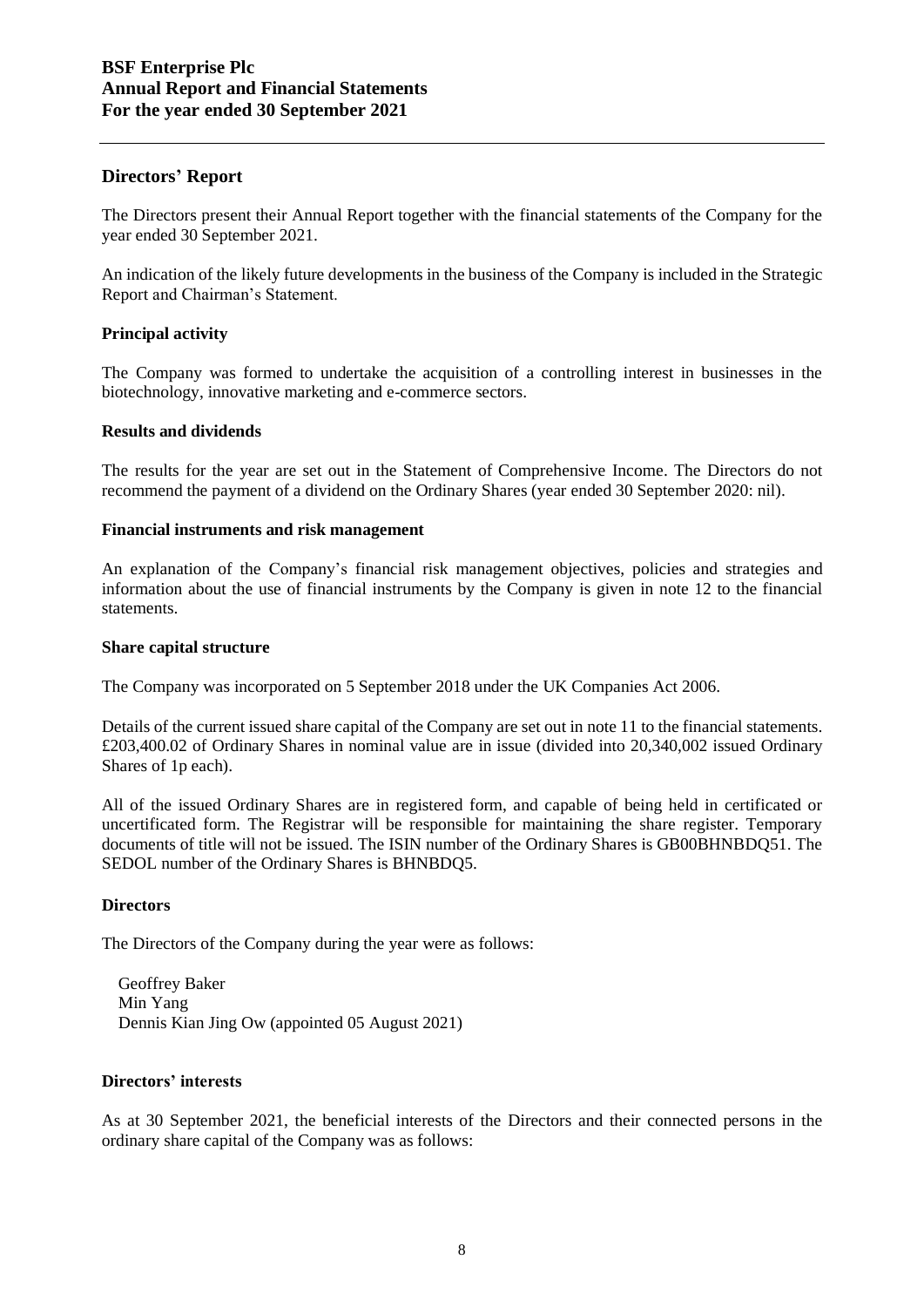| <b>Director</b>     | <b>Number of Ordinary</b><br><b>Shares</b> | % of Ordinary<br><b>Share Capital</b> |
|---------------------|--------------------------------------------|---------------------------------------|
| Geoffrey Baker      |                                            | $0.00\%$                              |
| Min Yang            | 5,000,001                                  | 24.58%                                |
| Dennis Kian Jing Ow | $\overline{\phantom{a}}$                   | 0.00%                                 |

Min Yang indirectly holds 5,000,000 Ordinary Shares through Advance Plan Investments Ltd, a company of which she is the sole shareholder and Director and a further 1 Ordinary Share held directly in her own name.

No Director currently has any share options and no share options were granted to or exercised by a Director in the reporting period.

#### **Substantial shareholders**

The following had interests of 3 per cent or more in the Company's issued share capital as at 10 February 2022.

| <b>Party Name</b>                      | <b>Number of Ordinary</b><br><b>Shares</b> | % of Ordinary<br><b>Share Capital</b> |
|----------------------------------------|--------------------------------------------|---------------------------------------|
| Trade Hero Holdings Ltd                | 6,000,000                                  | 29.50%                                |
| Advance Plan Investments Ltd*          | 5,000,000                                  | 24.58%                                |
| <b>Business Victor Investments Ltd</b> | 2,400,000                                  | 11.80%                                |
| Forever Grand Group Ltd                | 1,000,000                                  | 4.92%                                 |
| Walter Yiu-Kwong Hui                   | 900,000                                    | 4.42%                                 |
| Fai-Yue Lam                            | 900,000                                    | 4.42%                                 |
| Yue-Ming Pan                           | 800,000                                    | 3.93%                                 |
| Shi-Ming Chen                          | 800,000                                    | 3.93%                                 |
| Daniel Yuan Fang                       | 800,000                                    | 3.93%                                 |
| Qi Sai                                 | 800,000                                    | 3.93%                                 |
| Shi Peng Chen                          | 800,000                                    | 3.93%                                 |

\*Min Yang is the Director and sole shareholder of Advance Plan Investments Ltd.

#### **Capital and returns management**

Prior to a Placing of shares on 15 January 2019, the Company raised £50,000 pursuant to the Subscription of the Subscription Shares by the Subscribers.

The Company raised additional gross proceeds of £767,000 from the Placing. The Directors believe that, following an Acquisition, further equity capital raisings may be required by the Company for working capital purposes as the Company pursues its objectives going forward. Given that the anticipated operating costs of the Company have been minimal, the Company have not required any further funding during the year ended 30 September 2021.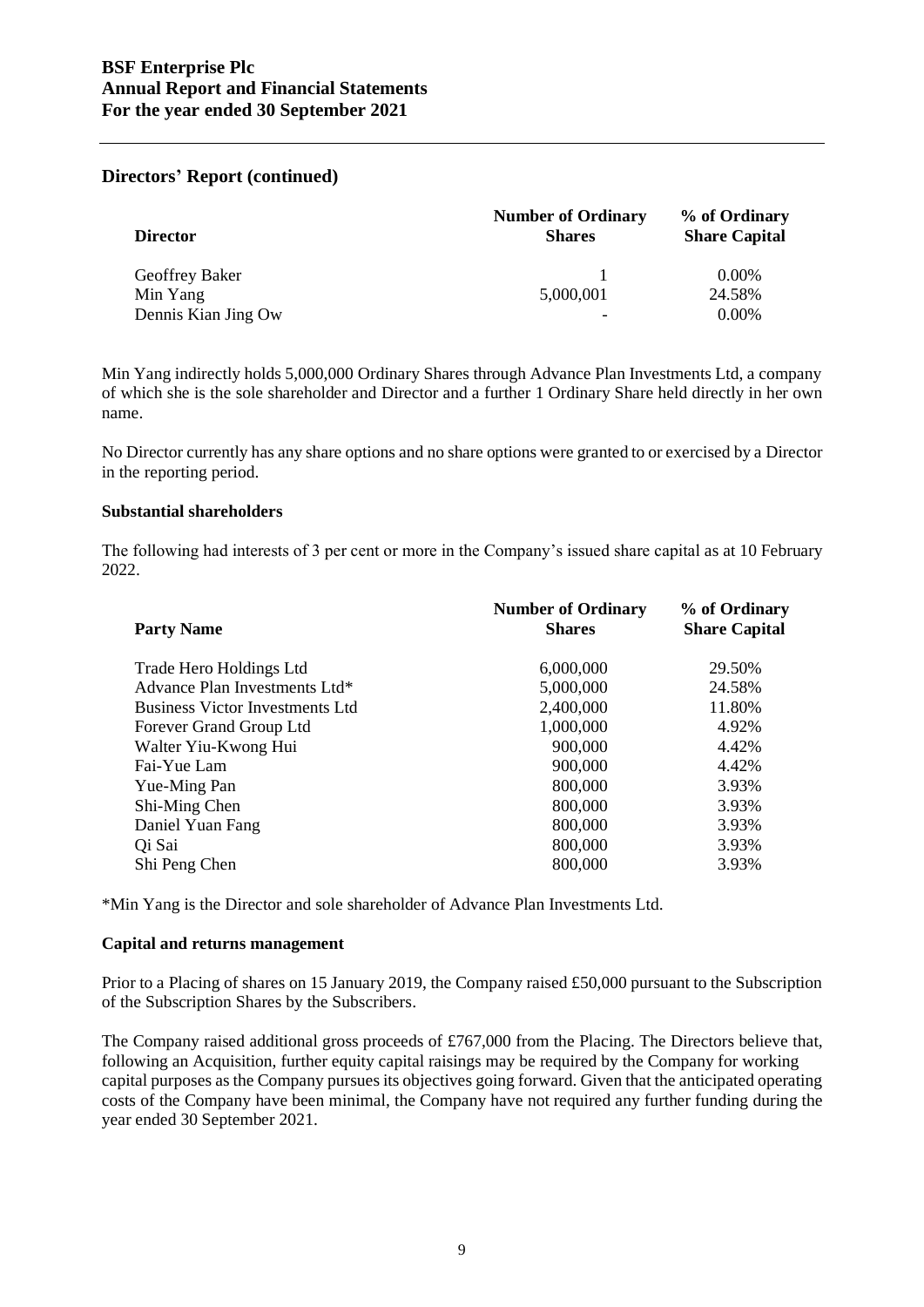On 23 December 2021, the Company entered into a sale and purchase agreement in connection with the acquisition of the entire issued share capital of 3D Bio-Tissues. The consideration payable under the Acquisition Agreement is to be satisfied wholly by the issue of the Consideration Shares to the Sellers. The Company is undertaking a cash placing to raise up to £1.75 million (before expenses) by the issue of Placing Shares (with Placing Warrants attached) in order to provide the Enlarged Group with sufficient general working capital necessary to fulfil its objectives and strategy. If successful with the fund raise the Company will then proceed with the Acquisition.

The Directors have been given authority to issue Ordinary Shares free of pre-emption rights for the purposes of or in connection with (i) the Subscription Shares, (ii) the Placing, (iii) generally for such purposes as the Directors may think fit, an aggregate amount not exceeding 10 per cent. of the aggregate nominal value of Ordinary Shares in issue (as at the close of the first Business Day following Admission), and (iv) for the purposes of issues of securities offered to existing holders of Ordinary Shares on a pro rata basis. Otherwise, shareholders will have statutory pre-emption rights which will generally apply in respect of future issues of Ordinary Shares for cash. No pre-emption rights exist in respect of future share issues wholly or partly other than for cash.

The Company expects that any returns for shareholders would derive primarily from capital appreciation of the Ordinary Shares and any dividends paid pursuant to the Company's dividend policy.

#### **Liability insurance for Company officers**

The Company has not obtained any third-party indemnity for its Directors.

#### **Corporate governance**

The Directors acknowledge the importance of high standards of corporate governance and intend, given the Company's size and the constitution of the Board, to comply with the principles set out in the QCA Code. The QCA Code sets out a standard of minimum best practice for small and mid-size quoted companies.

Should the proposed transaction be successful, upon re-admission of the Company's shares to Standard Listing, the Board will comprise four Directors, one of whom one will be an Executive Director and the remaining 3 Non-Executive Directors, reflecting a blend of different experiences and backgrounds.

The QCA Code states that a company should have at least two independent non-executive directors. At present, the Company has only one independent non-executive directors being Mr Dennis Ow. The Board believes that the composition of the Board brings a desirable range of skills and experience in light of the Company's challenges and opportunities following Admission, while at the same time ensuring that no individual (or a small group of individuals) can dominate the Board's decision making. The Company will appraise the structure of the Board on an ongoing basis.

The Board intends to meet regularly to review, formulate and approve the Enlarged Group's strategy, budgets, and corporate actions and oversee the Enlarged Group's progress towards its goals. The Company has established an Audit Committee, a Remuneration Committee and a Nomination Committee, each with formally delegated duties and responsibilities and with written terms of reference.

The Company reviews its compliance with the recommendations of the QCA Code and reports in its annual report and accounts and on its website where it complies and explains where it does not comply.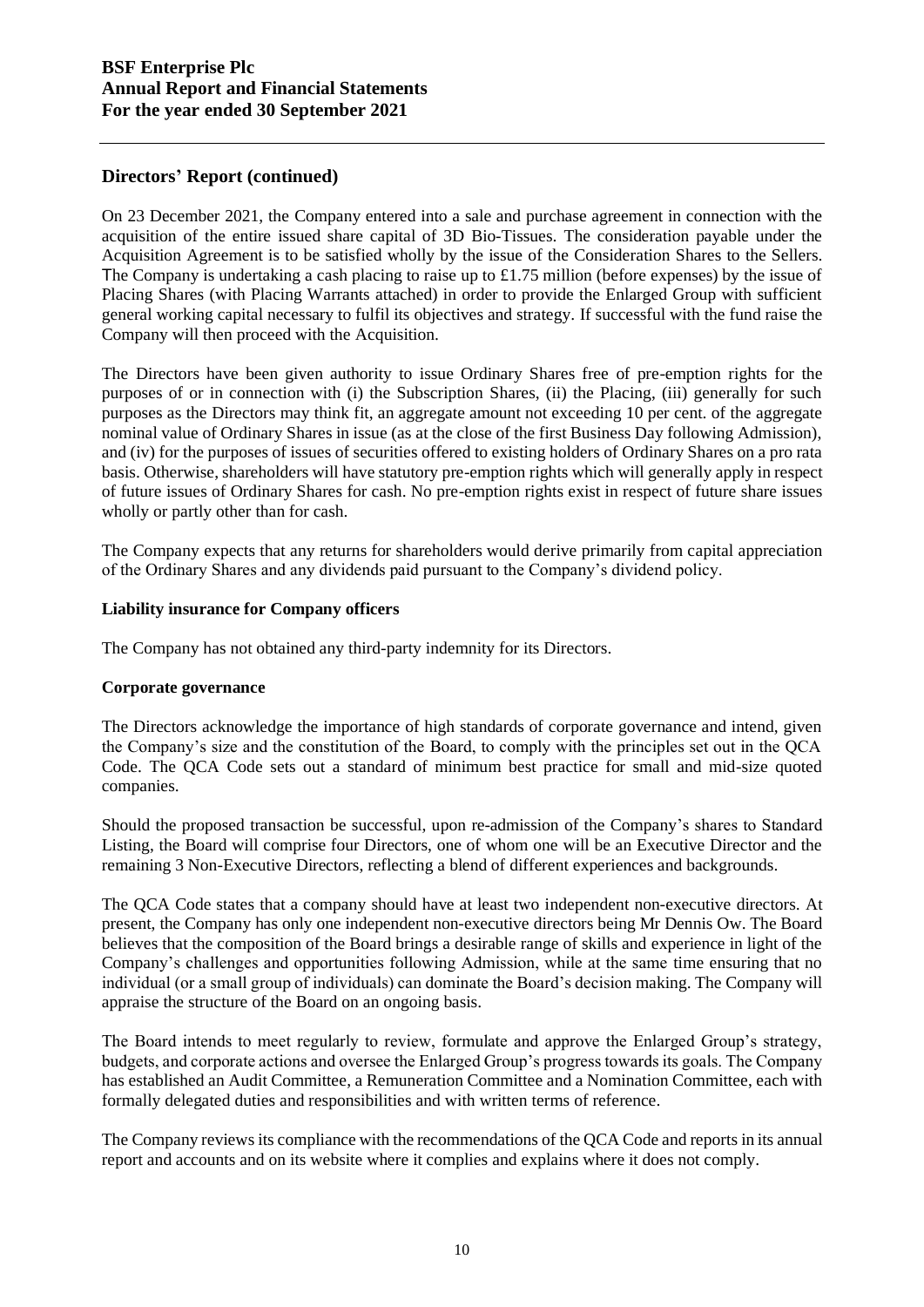#### **Conflicts of Interest**

Min Yang and Geoffrey Baker are directors of the Company and are also directors of 3D Bio-Tissues Limited, the target company. Min Yang and Geoffrey Baker are also directors of BSF Angel Funding Limited, a shareholder of 3D Bio-Tissues Limited. Dennis Ow has been appointed as an independent director of the Company to manage any such conflicts of interests and to ensure that the terms of the Acquisition are negotiated and agreed on an arm's length basis. Any matters on which Min Yang and/or Geoffrey Baker have a conflict of interest will be delegated to and considered by Dennis Ow.

#### **Audit Committee**

The Audit Committee will have the primary responsibility of monitoring the quality of internal controls to ensure that the financial performance of the Enlarged Group is properly measured and reported on. It will receive and review reports from the Enlarged Group's management and external auditors relating to the interim and annual accounts and the accounting and internal control systems in use throughout the Enlarged Group. The Audit Committee will meet not less than three times in each financial year and will have unrestricted access to the Enlarged Group's external auditors. The members of the Audit Committee shall include two Non-Executive Directors. The Audit Committee will comprise Dennis Ow (as Chairman) and Min Yang.

#### **Remuneration Committee**

The Remuneration Committee will review the performance of the Executive Director, Chairman of the Board and senior management of the Enlarged Group and make recommendations to the Board on matters relating to their remuneration and terms of service. The Remuneration Committee will also make recommendations to the Board on proposals for the granting of share options and other equity incentives pursuant to any employee share option scheme or equity incentive plans in operation from time to time. The Remuneration Committee will meet as and when necessary, but at least twice each year. In exercising this role, the Directors shall have regard to the recommendations put forward in the QCA Code and, where appropriate, the QCA Remuneration Committee Guide and associated guidance. The members of the Remuneration Committee shall include two Non-Executive Directors. The Remuneration Committee will comprise Geoff Baker (as Chairman) and Dennis Ow.

#### **Nomination Committee**

The Nomination Committee will lead the process for board appointments and make recommendations to the Board. The Nomination Committee shall evaluate the balance of skills, experience, independence and knowledge on the board and, in the light of this evaluation, prepare a description of the role and capabilities required for a particular appointment. The Nomination Committee will meet as and when necessary, but at least twice each year. The Nomination Committee will comprise Geoff Baker (as Chairman) and Dennis Ow.

The Directors are responsible for internal control in the Company and for reviewing effectiveness. Due to the size of the Company, all key decisions are made by the Board. The Directors have reviewed the effectiveness of the Company's systems during the year under review and consider that there have been no material losses, contingencies or uncertainties due to weaknesses in the controls.

Details of the Company's business model and strategy are included in the Chairman's Statement and Strategic Report.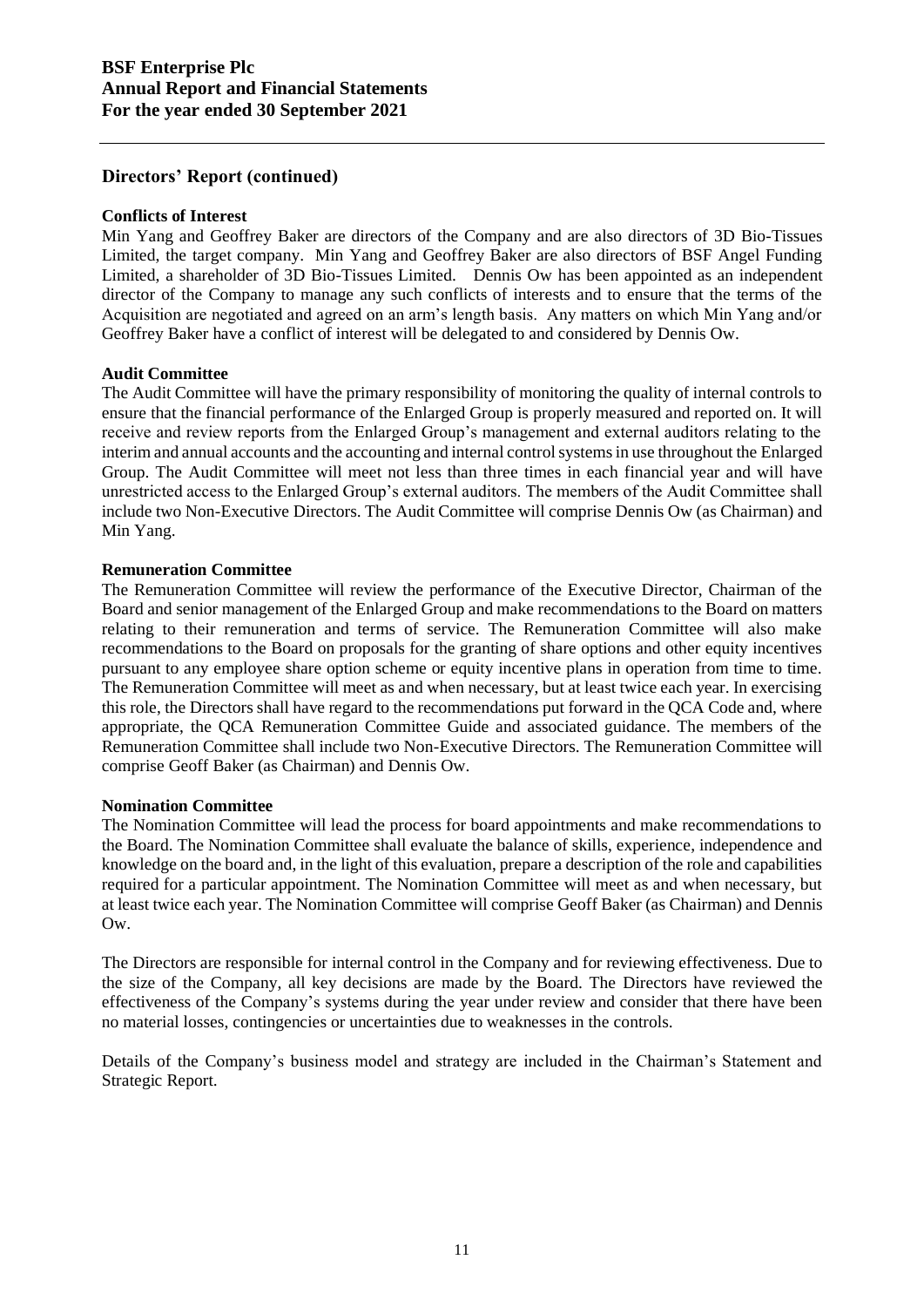#### **Role of the Board**

The Board sets the Company's strategy, ensuring that the necessary resources are in place to achieve the agreed priorities. It is accountable to shareholders for the creation and delivery of long-term shareholder value. To achieve this, the Board directs and monitors the Company's affairs within a framework of control which enables risk to be reviewed and managed effectively.

#### **Board meetings**

The core activities of the Board are carried out in scheduled meetings and regular reviews of the business are conducted. Additional meetings and conference calls are arranged to consider matters which would require discussions outside of scheduled meetings. The Directors maintain frequent contact with each other to discuss issues of concern and keep them fully briefed to the Company's operations. All Directors attended all Board meetings held.

#### **Employee and greenhouse gas (GHG) emissions**

The Company currently has no trade or employees other than the Directors. Therefore, the Company has minimal carbon or greenhouse gas emissions as it is not practical to obtain emissions data at this stage. It does not have responsibility for any emissions producing sources under the Companies Act 2006.

#### **Equal opportunity**

The Company promotes a policy for the creation of equal and ethnically diverse employment opportunities including with respect to gender. The Company promotes and encourages employee involvement wherever practical as it recognises employees as a valuable asset and is one of the key contributions to the Company's success.

#### **Going concern**

After making enquiries, the Directors have a reasonable expectation that the Company has adequate resources to continue in operational existence for the foreseeable future. Further details are given in Note 2 to the financial statements. For this reason, the Directors continue to adopt the going concern basis in preparing the financial statements.

## **Statement as to disclosure of information to auditors**

The Directors confirm that:

- there is no relevant audit information of which the Company's statutory auditor is unaware; and
- each Director has taken all the necessary steps he ought to have taken as a Director in order to make himself aware of any relevant audit information and to establish that the Company's statutory auditor is aware of that information.

#### **Auditors**

The auditors, PKF Littlejohn LLP were reappointed by the Directors on 2 March 2021, and have expressed their willingness to continue in office and a resolution to reappoint them will be proposed at the Annual General Meeting.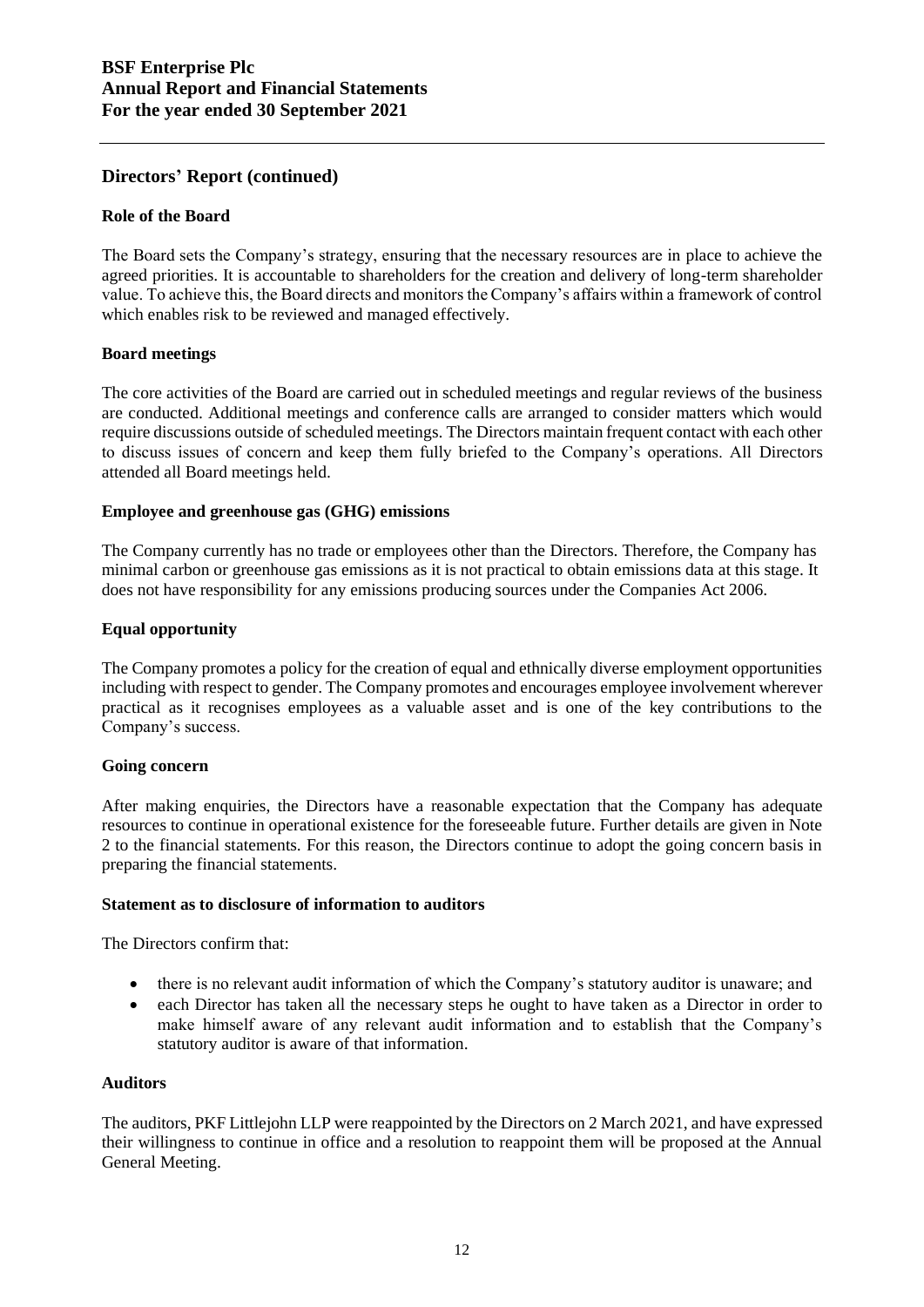## **BSF Enterprise Plc Annual Report and Financial Statements For the year ended 30 September 2021**

## **Directors' Report (continued)**

Approved on behalf of the Board of Directors by:

……………………………………… Geoffrey Baker **Director** 

Date: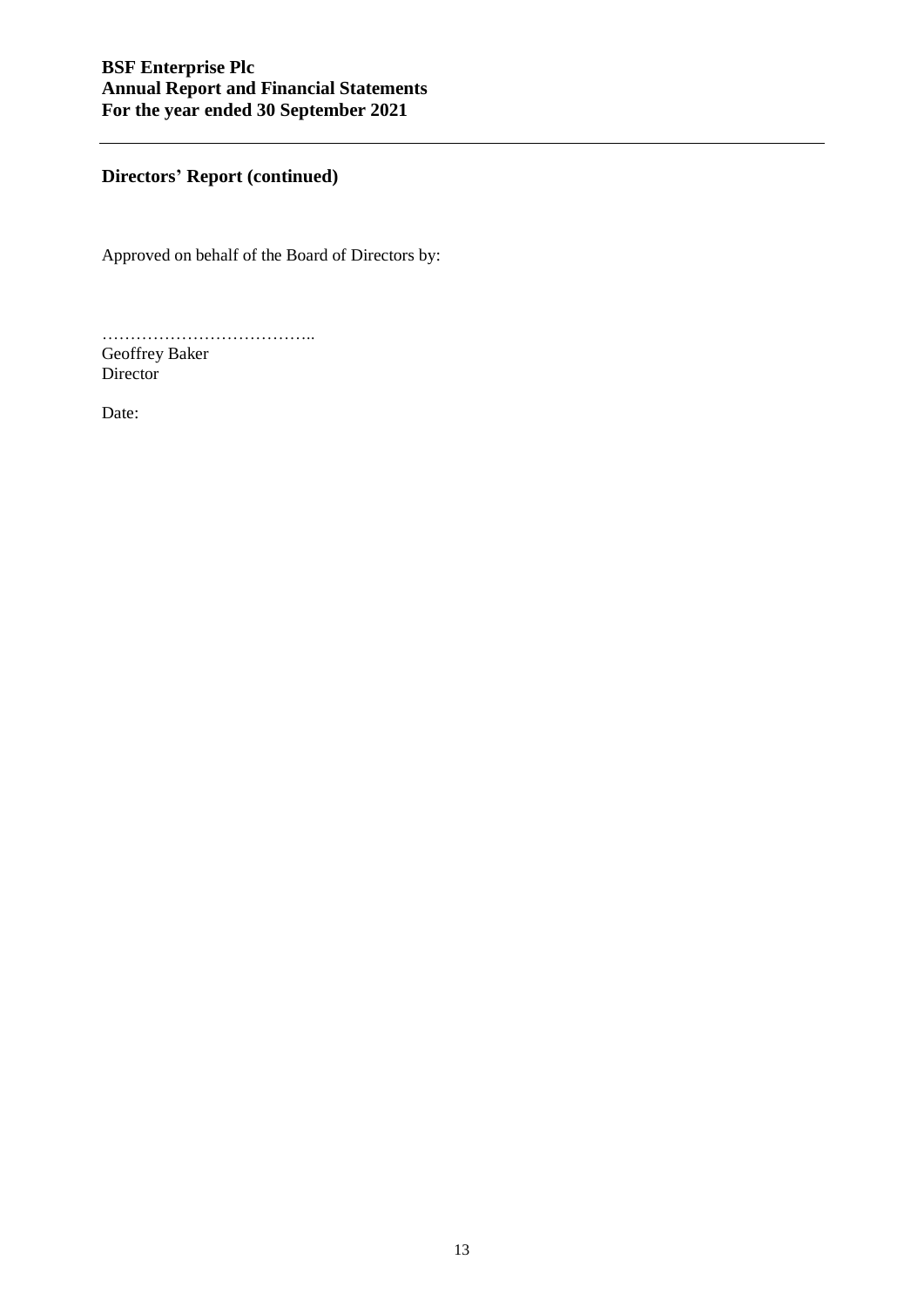### **Directors' Remuneration Report**

The Company has only recently established a remuneration committee pursuant to the proposed acquisition of 3DBT. Until now, the Company has not had a separate remuneration committee. The Board has instead periodically reviewed the quantum of Directors' fees, taking into account the interests of shareholders and the performance of the Company and the Directors.

The items included in this report are unaudited unless otherwise stated.

The Directors who held office at 30 September 2021 and who had beneficial interests in the Ordinary Shares of the Company are summarised as follows:

| <b>Name of Director</b> | <b>Position</b>        |
|-------------------------|------------------------|
| Geoffrey Baker          | Non-Executive Director |
| Min Yang                | Non-Executive Chairman |
| Dennis Kian Jing Ow     | Non-Executive Director |

#### **Directors' letters of appointment**

Min Yang and Geoffrey Baker have each been appointed by the Company pursuant to letters of appointment dated 18 July 2019 for a period of 12 months and thereafter subject to termination by either party on three months' notice. Ms Yang shall be appointed as Chairman. The Non-Executive Directors each agreed to not be remunerated until such time as an Acquisition is completed however, Mr Baker has received £2,500 per month from April 2021. The Non-Executive Directors have agreed to commit an equivalent of at least one day a week to the Company. The Non-Executive Directors are not entitled to any other benefits other than the reimbursement of their reasonable expenses. The letters of appointment are governed by English law.

Dennis Ow was appointed as a non-executive Director pursuant to a letter of appointment dated 2 August 2022 for an initial period of 12 months and thereafter subject to termination by either party on three months' notice. Mr Ow is not entitled to any remuneration pursuant to his letter of appointment. The appointment letter contains no payment for early termination or profit sharing or commission arrangements.

Min Yang and Dennis Ow have not been remunerated since the date of their appointments as directors of the Company. Details of their proposed remuneration arrangements are set out below.

Save in respect of Mr Baker who is currently paid £30,000 per annum, the letters of appointment of each of the non-executive Directors will be amended pursuant to side letters effective on Admission to provide that each non-executive Director will be paid £30,000 per annum (commencing on Admission). The amended appointment letters contain no payment for early termination or profit sharing or commission arrangements

#### **Shareholders' returns**

The Company expects that any returns for shareholders would derive primarily from capital appreciation of the Ordinary Shares and any dividends paid pursuant to the Company's dividend policy set out below.

#### **Dividend policy**

The Company intends to pay dividends on the Ordinary Shares following an Acquisition at such times (if any) and in such amounts (if any) as the Board determines appropriate in its absolute discretion.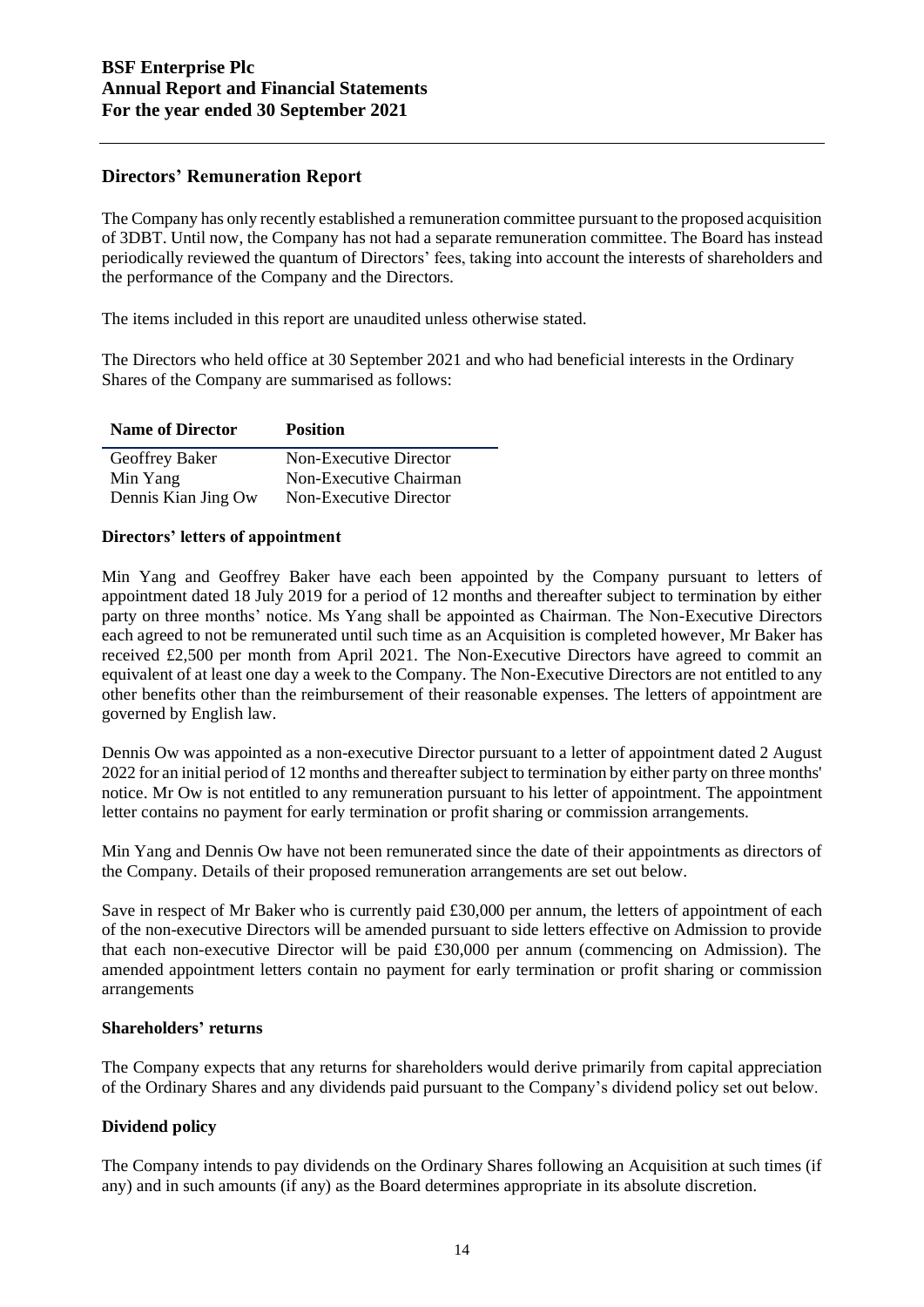## **Directors' Remuneration Report (continued)**

Prior to an Acquisition it is unlikely that the Company will have any earnings but to the extent the Company has any earnings it is the Company's current intention to retain any such earnings for use in its business operations, and the Company does not anticipate declaring any dividends in the foreseeable future. The Company will only pay dividends to the extent that to do so is in accordance with all applicable laws.

During the year ended 30 September 2021, there were no dividends paid (2020: nil).

#### **Particulars of Directors' remuneration (audited)**

|                                | <b>Year ended</b><br>30<br><b>September</b><br>2021<br>£ | <b>Year ended</b><br>30<br><b>September</b><br>2020<br>£ |
|--------------------------------|----------------------------------------------------------|----------------------------------------------------------|
| <b>Executive Directors</b>     |                                                          |                                                          |
| Dennis Ow                      |                                                          |                                                          |
| <b>Non-executive Directors</b> |                                                          |                                                          |
| Geoff Baker                    | 17,500                                                   | -                                                        |
| Min Yang                       |                                                          | -                                                        |
|                                | 17,500                                                   |                                                          |

#### **Statement of Directors' shareholding and share interests (audited)**

The Directors who served during the year ended 30 September 2021, and their interests at that date, are disclosed on Pages 7 and 8. There were no changes between the reporting date and the date of approval of this report.

#### **UK Remuneration percentage changes**

As the remuneration for the preceding financial year is nil for all Directors, no percentage changes for remuneration have been set out in this report.

#### **UK 10-year performance graph**

The Directors have considered the requirement for a UK 10-year performance graph comparing the Company's Total Shareholder Return with that of a comparable indicator. The Directors do not currently consider that including the graph will be meaningful because the Company has only been listed since 2017, is not paying dividends, is currently incurring losses as it gains scale and its focus is to seek an acquisition. In addition, and as mentioned above, the remuneration of Directors is not currently linked to performance and we therefore do not consider the inclusion of this graph to be useful to shareholders at the current time. The Directors will review the inclusion of this table for future reports.

#### **Consideration of shareholder views**

The Board considers shareholder feedback received. This feedback, plus any additional feedback received from time to time, is considered as part of the Company's annual policy on remuneration.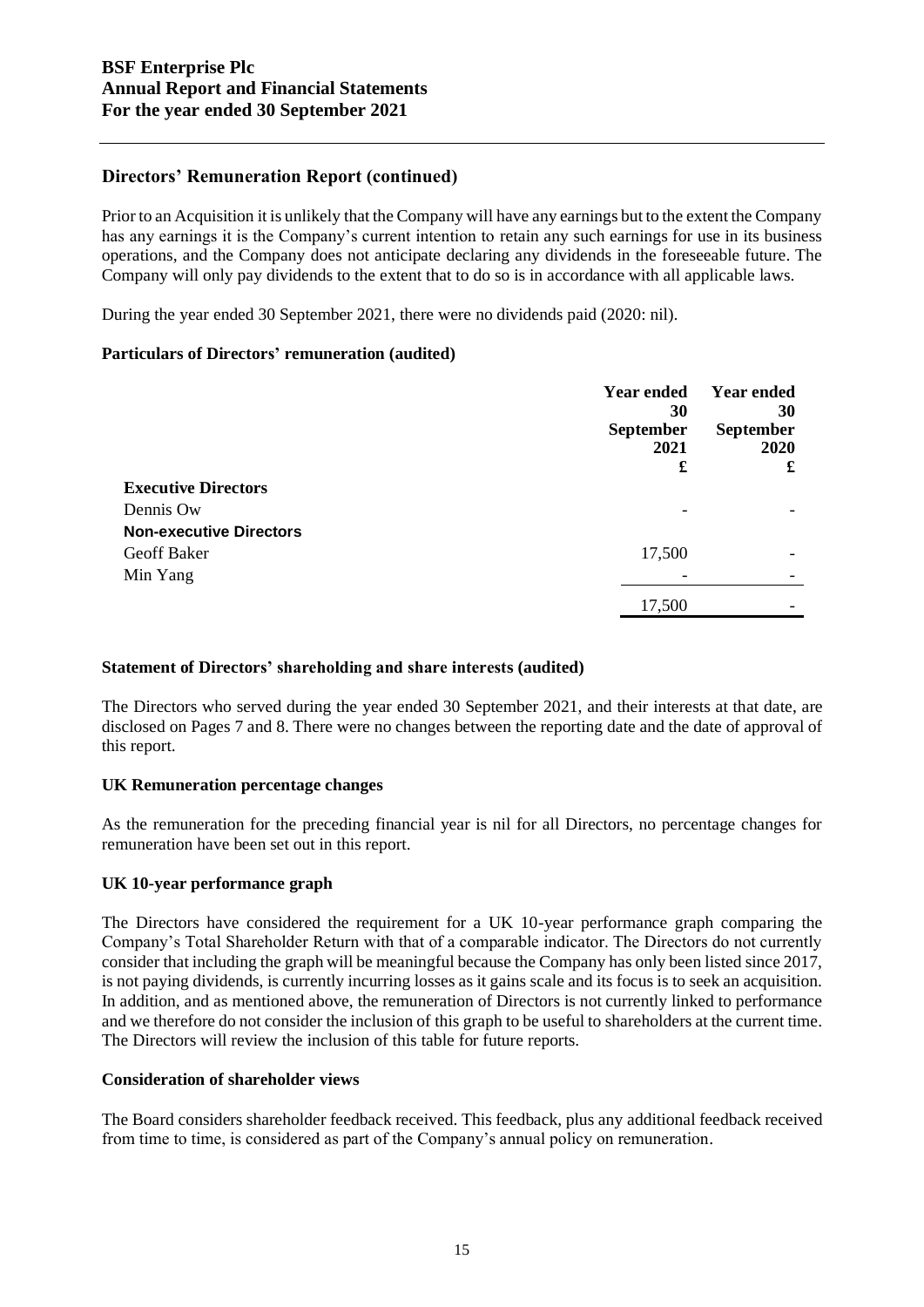### **Directors' Remuneration Report (continued)**

#### **Policy for salary reviews**

The Company may from time to time seek to review salary levels of Directors, taking into account performance, time spent in the role and market data for the relevant role. It is not intended that there will be any salary review prior to completion of an Acquisition.

#### **Policy for new appointments**

It is not intended that there will be any new appointments to the Board until an Acquisition is completed. Following completion of an Acquisition, it is intended that a full review of the Board will take place.

#### **Other matters**

The Company does not currently have any annual or long-term incentive schemes in place for any of the Directors and therefore there are no disclosures in this respect.

None of the Directors hold options, warrants or any form of convertible security in respect of Ordinary Shares. Save as set out above and below, there is currently no intention for the Company to make incentivisation arrangements for the Directors to be involved in the capital of the Company or otherwise any employee share option arrangements.

Subject to the passing of Resolution 4 in a General Meeting, the Company will adopt the Restricted Share Plan, which will allow for the grant of shares to selected employees subject to restrictions and forfeiture risks which will be lifted after a certain period. It is intended that participants will be executive directors and senior employees of the Company. No more than 15% of the issued share capital of the Company from time to time can be issued or issuable under the plan and other grant of shares by the Company which are subject to restrictions and forfeiture risks.

Subject to the passing of Resolution [5] at the General Meeting the Company proposes to adopt the Employee Share Option Plan ("ESOP") which will allow for the grant of EMI options and non-approved share options over shares in the Company to be granted to selected individuals. An option will become exercisable at some future date and the participant will then have the right to acquire shares at a price (the "option price") fixed when the option was granted. The ESOP will be administered by the board.

The Company does not have any pension plans for any of the Directors and does not pay pension amounts in relation to their remuneration.

The Company has not paid out any excess retirement benefits to any Directors.

Approved on behalf of the Board of Directors by:

………………………………………………… Geoffrey Baker **Director** 

Date: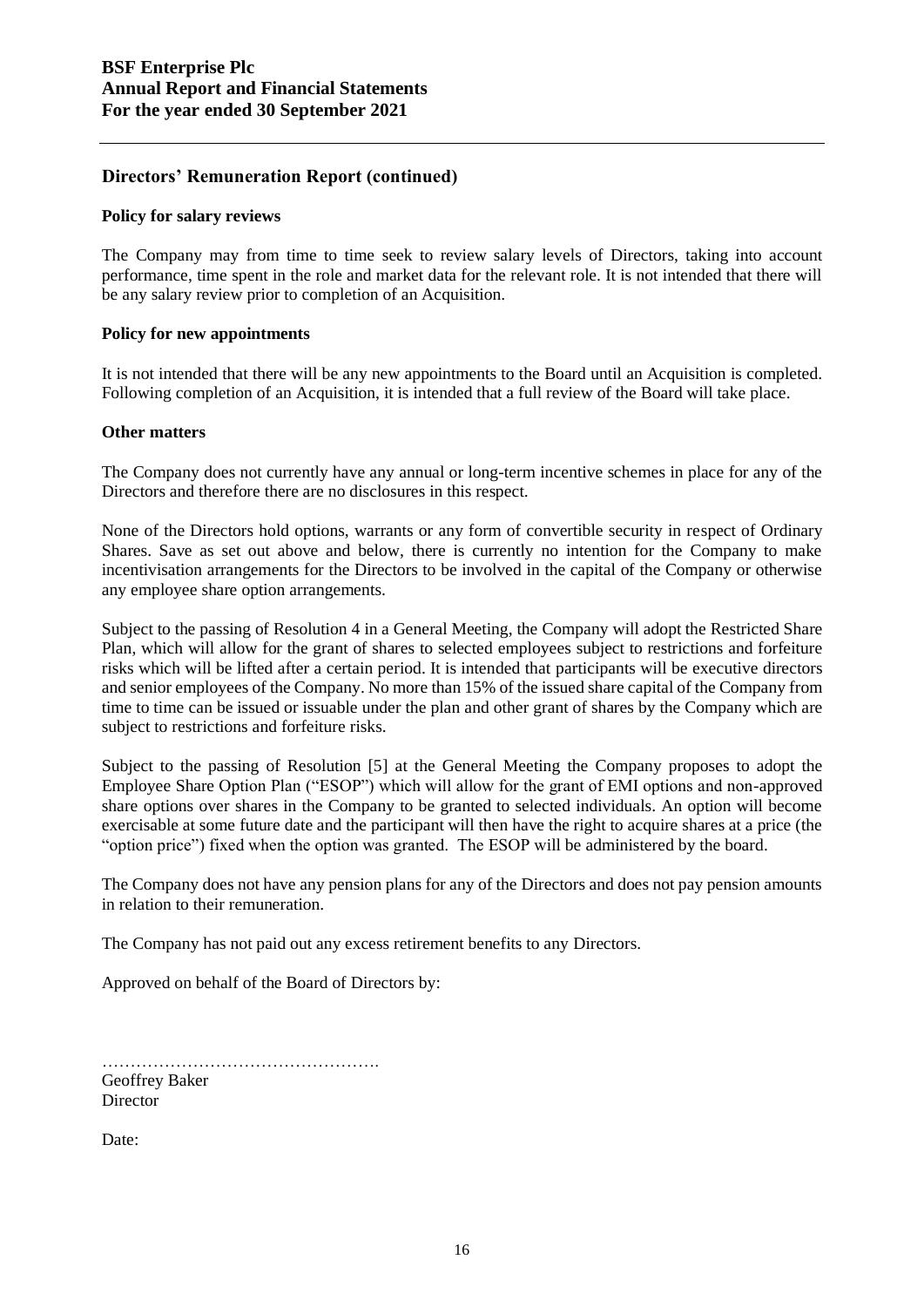#### **Statement of Directors' Responsibilities**

The Directors are responsible for preparing the Annual Report and the financial statements in accordance with applicable law and regulations.

Company law requires the Directors to prepare financial statements for each financial year. Under that law, the Directors have elected to prepare the financial statements in accordance with International Accounting Standards in conformity with the requirements of the Companies Act 2006. Under company law the Directors must not approve the financial statements unless they are satisfied that they give a true and fair view of the state of the affairs of the Company and of the profit or loss for that period.

In preparing these financial statements, the Directors are also required to:

- select suitable accounting policies and then apply them consistently;
- make judgements and accounting estimates that are reasonable and prudent;
- state whether applicable IFRSs have been followed, subject to any material departures disclosed and explained in the financial statements;
- prepare the Strategic Report, Directors' Report and Directors' Remuneration Report which comply with the requirements of the Companies Act 2006; and
- prepare the financial statements on the going concern basis unless it is inappropriate to presume that the Company will continue in business.

The Directors are responsible for keeping adequate accounting records that are sufficient to show and explain the Company's transactions and disclose with reasonable accuracy at any time the financial position of the Company and enable them to ensure that the Financial Statements comply with the Companies Act 2006. They are also responsible for safeguarding the assets of the Company and hence for taking reasonable steps for the prevention and detection of fraud and other irregularities.

The Directors are responsible for the maintenance and integrity of the corporate and financial information included on the Company's website. Legislation in the United Kingdom governing the preparation and dissemination of financial statements may differ from legislation in other jurisdictions.

#### **Directors' responsibility statement pursuant to disclosure and Transparency Rules**

The Directors are responsible for preparing the Financial Statements in accordance with the Disclosure and Transparency Rules of the United Kingdom's Financial Conduct Authority ("DTR") and with IFRS.

Each of the Directors, whose names and functions as listed in the Board of Directors confirm that, to the best of their knowledge:

- the financial statements, prepared in accordance with the IFRS, give a true and fair view of the assets, liabilities, financial position and profit or loss of the Company;
- the Strategic and Directors' Report include a fair review of the development and performance of the business and the financial position of the Company, together with a description of the principal risks and uncertainties that it faces; and
- the Annual Report and financial statements, taken as a whole, are fair, balanced and understandable and provide the information necessary for shareholders to assess the Company's performance, business model and strategy.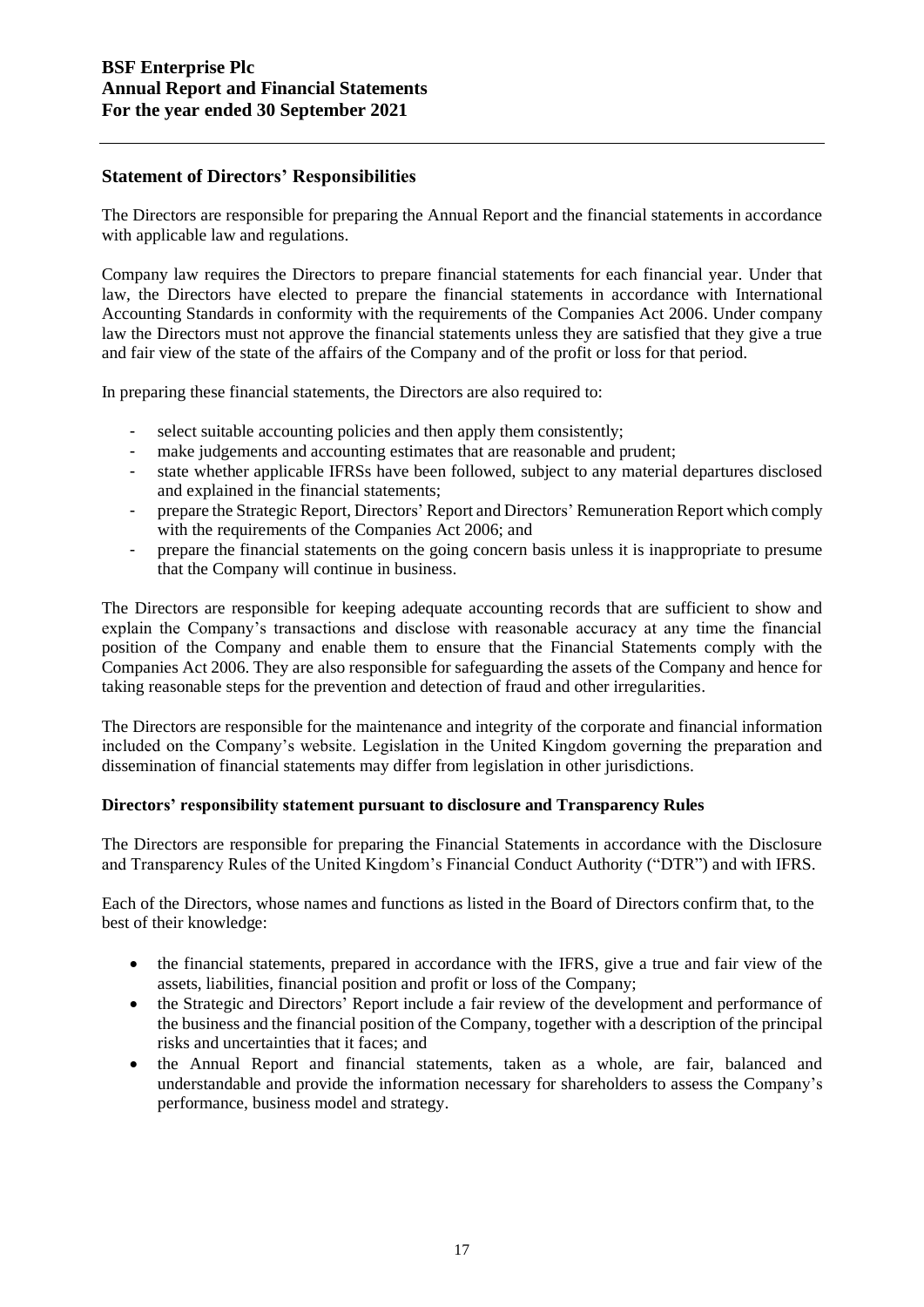## **Statement of Directors' Responsibilities (continued)**

Approved on behalf of the Board of Directors by:

…………………………………………. Geoffrey Baker Director

Date: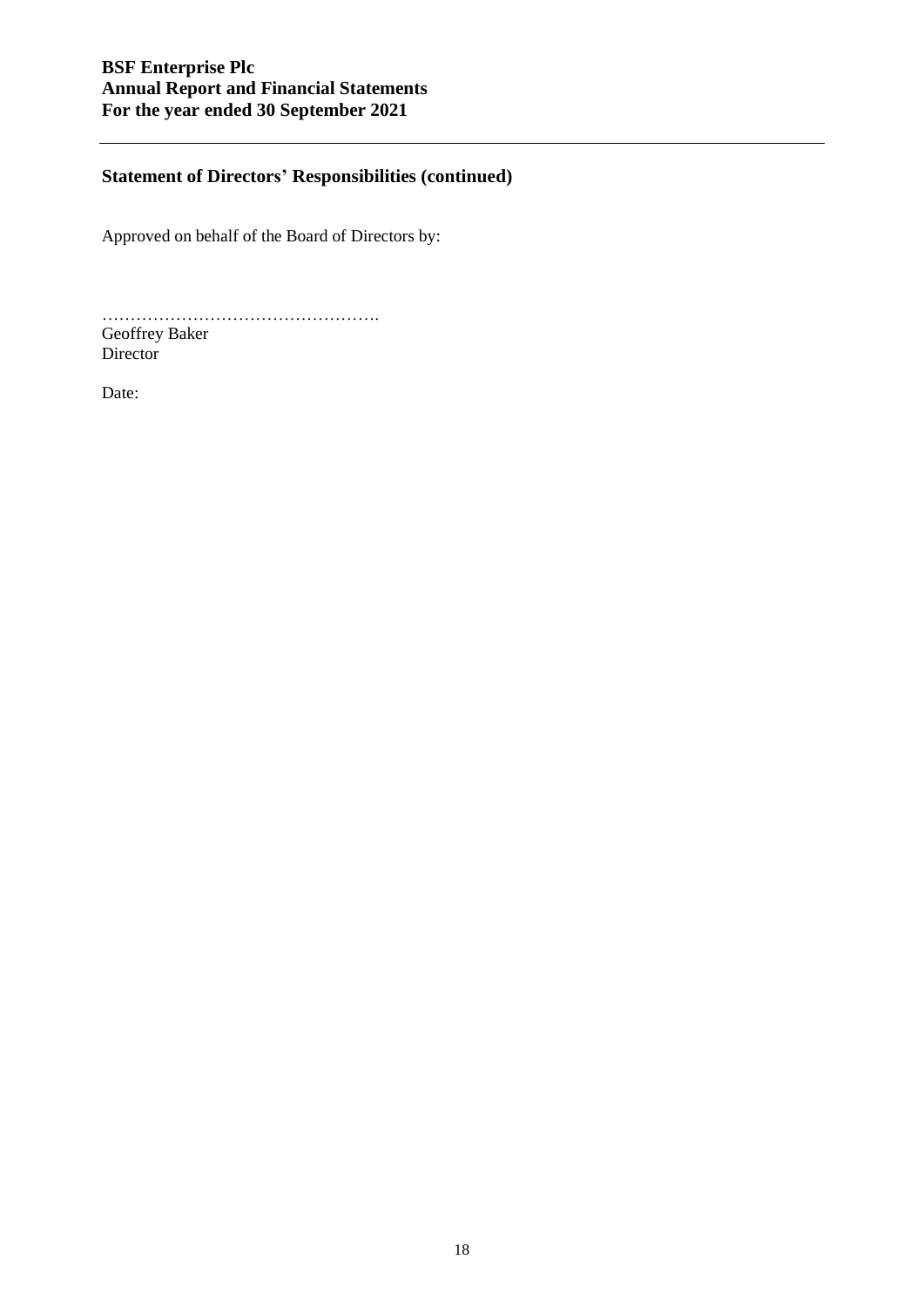## **Independent Auditor's Report to the Members of BSF Enterprise Plc**

#### **Opinion**

We have audited the financial statements of BSF Enterprise Plc (the 'company') for the year ended 30 September 2021 which comprise the Statement of Comprehensive Income, the Statement of Financial Position, the Statement of Changes in Equity, the Statement of Cash Flows and notes to the financial statements, including significant accounting policies. The financial reporting framework that has been applied in their preparation is applicable law and international accounting standards in conformity with the requirements of the Companies Act 2006.

In our opinion, the financial statements:

• give a true and fair view of the state of the company's affairs as at 30 September 2021 and of its loss for the year then ended;

have been properly prepared in accordance with international accounting standards in conformity with the requirements of the Companies Act 2006; and

have been prepared in accordance with the requirements of the Companies Act 2006.

### **Basis for opinion**

We conducted our audit in accordance with International Standards on Auditing (UK) (ISAs (UK)) and applicable law. Our responsibilities under those standards are further described in the Auditor's responsibilities for the audit of the financial statements section of our report. We are independent of the company in accordance with the ethical requirements that are relevant to our audit of the financial statements in the UK, including the FRC's Ethical Standard as applied to listed public interest entities, and we have fulfilled our other ethical responsibilities in accordance with these requirements. We believe that the audit evidence we have obtained is sufficient and appropriate to provide a basis for our opinion.

#### **Conclusions relating to going concern**

In auditing the financial statements, we have concluded that the director's use of the going concern basis of accounting in the preparation of the financial statements is appropriate. Our evaluation of the directors' assessment of the company's ability to continue to adopt the going concern basis of accounting included:

• Obtaining management's approved one-year cashflow forecast, including the sensitivity analysis;

• Assessing the results of the sensitivity analysis in the client prepared cashflow by looking at the worstcase scenario (the 3DBT acquisition is not successful) and the best-case scenario (3DBT acquisition is successful);

• Challenging managements' assumptions on the committed costs to date, compared to previously budgeted costs;

• Assessing the appropriateness of forecast assumptions by comparing the 2021 forecast with recent historical financial information to consider accuracy of forecasting; and

• Enquiring of management regarding future plans for the acquisition, corroborating with existing signed agreements and ensuring disclosure is adequate.

Based on the work we have performed, we have not identified any material uncertainties relating to events or conditions that, individually or collectively, may cast significant doubt on the company's ability to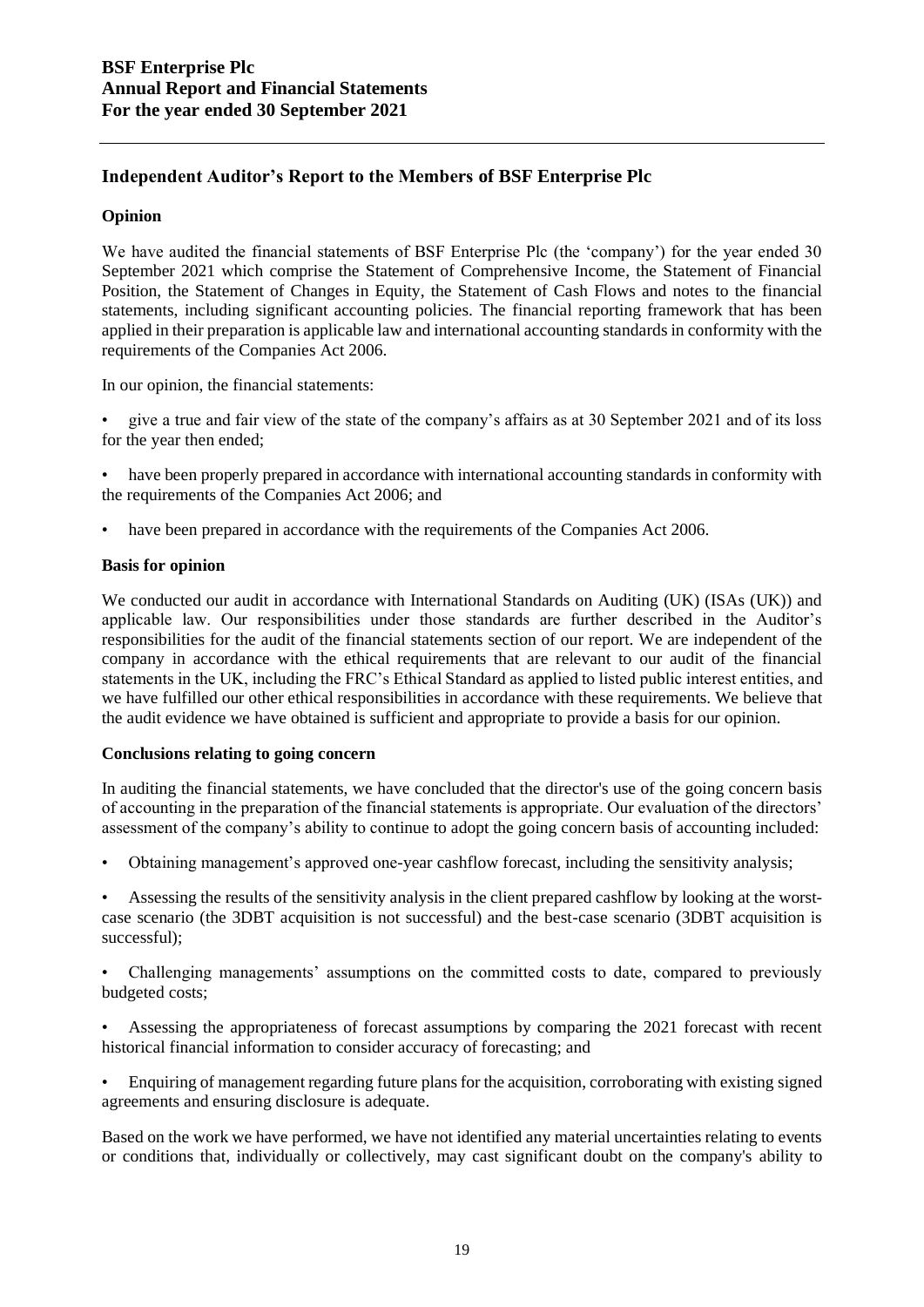continue as a going concern for a period of at least twelve months from when the financial statements are authorised for issue.

Our responsibilities and the responsibilities of the directors with respect to going concern are described in the relevant sections of this report.

#### **Our application of materiality**

The quantitative and qualitative thresholds for materiality determine the scope of our audit and the nature, timing and extent of our audit procedures. Materiality for the financial statements was set as £17,700 (2020: £21,000) based upon 5% of net assets (2020: 5% of net assets). Materiality for the financial statements as a whole was based on net assets as the company is not yet revenue generating, as it looks to finalise an acquisition. Performance materiality for the financial statements was set at £14,160 (2020: £15,750). This is set at a higher range of 80% as the company has minimal transactions in the year.

We have agreed with the directors that we would report to the Board of Directors individual audit differences in excess of £885 (2020: £1,050) as well as differences below these thresholds that, in our view, warranted reporting on qualitative grounds.

#### **Our approach to the audit**

In designing our audit, we determined materiality, and assessed the risk of material misstatement in the financial statements. We identified cut-off of expenses as a key audit matter. We also addressed the risk of management override of internal controls, including evaluation whether there was evidence of bias by the directors that representation a risk of material misstatement due to fraud

#### **Key audit matters**

Key audit matters are those matters that, in our professional judgment, were of most significance in our audit of the financial statements of the current period and include the most significant assessed risks of material misstatement (whether or not due to fraud) we identified, including those which had the greatest effect on: the overall audit strategy, the allocation of resources in the audit; and directing the efforts of the engagement team. These matters were addressed in the context of our audit of the financial statements as a whole, and in forming our opinion thereon, and we do not provide a separate opinion on these matters.

| <b>Key Audit Matter</b>                                                                                                                                                                                                                        | How our scope addressed this matter                                                                                                                                                                                                                                                                                                                                                                                                                                                                                                    |
|------------------------------------------------------------------------------------------------------------------------------------------------------------------------------------------------------------------------------------------------|----------------------------------------------------------------------------------------------------------------------------------------------------------------------------------------------------------------------------------------------------------------------------------------------------------------------------------------------------------------------------------------------------------------------------------------------------------------------------------------------------------------------------------------|
| <b>Cut-off of expenses</b>                                                                                                                                                                                                                     |                                                                                                                                                                                                                                                                                                                                                                                                                                                                                                                                        |
| Due to the nature and size of the entity there is<br>a risk that expenses are recorded in the<br>incorrect accounting period. This is because<br>the company does not have day to day<br>employees responsible for the accounting<br>function. | Our work in this area included:<br>Performing substantive audit procedures<br>including the following to ensure that<br>expenses and liabilities were recorded in<br>the correct financial period:<br>Testing a sample of expenses<br>$\circ$<br>throughout the year to supporting<br>invoices, to ensure that they are<br>recorded as incurred.<br>Reviewing a sample of post-year end<br>$\circ$<br>payments, agreeing to supporting<br>invoices to ensure that the payments<br>relate to expenses recorded in the<br>correct period |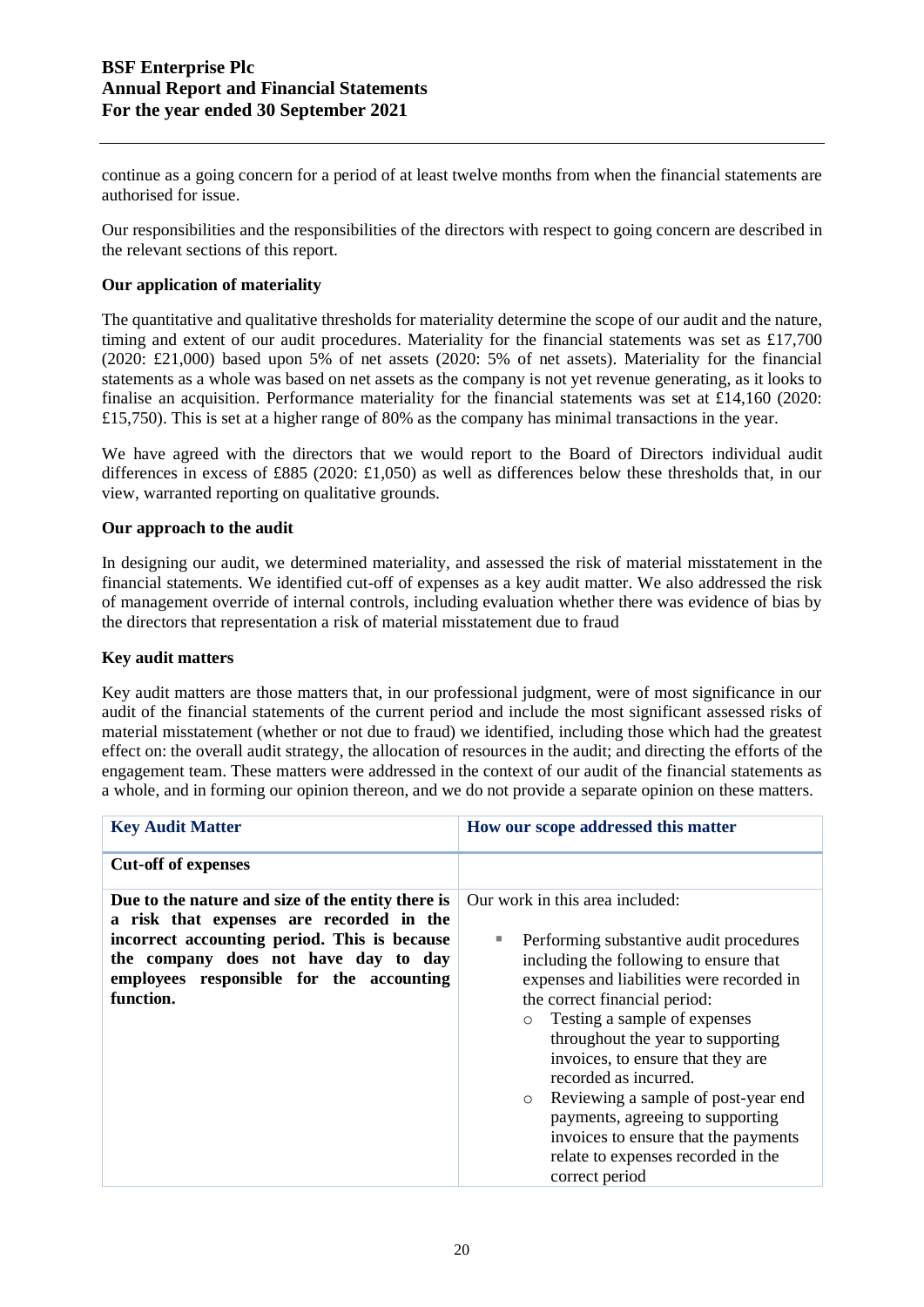| Reviewing a sample of post year-end<br>$\circ$<br>invoices to ensure that the expenses<br>were recorded when incurred.                                                                                  |
|---------------------------------------------------------------------------------------------------------------------------------------------------------------------------------------------------------|
| Based on the work performed in the course of the<br>audit, we have obtained sufficient and appropriate<br>audit evidence and are satisfied that the cut-off of<br>expenses is not materially misstated. |

#### **Other information**

The other information comprises the information included in the annual report, other than the financial statements and our auditor's report thereon. The directors are responsible for the other information contained within the annual report. Our opinion on the financial statements does not cover the other information and, except to the extent otherwise explicitly stated in our report, we do not express any form of assurance conclusion thereon. Our responsibility is to read the other information and, in doing so, consider whether the other information is materially inconsistent with the financial statements or our knowledge obtained in the course of the audit, or otherwise appears to be materially misstated. If we identify such material inconsistencies or apparent material misstatements, we are required to determine whether this gives rise to a material misstatement in the financial statements themselves. If, based on the work we have performed, we conclude that there is a material misstatement of this other information, we are required to report that fact.

We have nothing to report in this regard.

#### **Opinions on other matters prescribed by the Companies Act 2006**

In our opinion the part of the directors' remuneration report to be audited has been properly prepared in accordance with the Companies Act 2006.

In our opinion, based on the work undertaken in the course of the audit:

• the information given in the strategic report and the directors' report for the financial year for which the financial statements are prepared is consistent with the financial statements; and

• the strategic report and the directors' report have been prepared in accordance with applicable legal requirements.

#### **Matters on which we are required to report by exception**

In the light of the knowledge and understanding of the company and its environment obtained in the course of the audit, we have not identified material misstatements in the strategic report or the directors' report.

We have nothing to report in respect of the following matters in relation to which the Companies Act 2006 requires us to report to you if, in our opinion:

adequate accounting records have not been kept, or returns adequate for our audit have not been received from branches not visited by us; or

• the financial statements and the part of the directors' remuneration report to be audited are not in agreement with the accounting records and returns; or

• certain disclosures of directors' remuneration specified by law are not made; or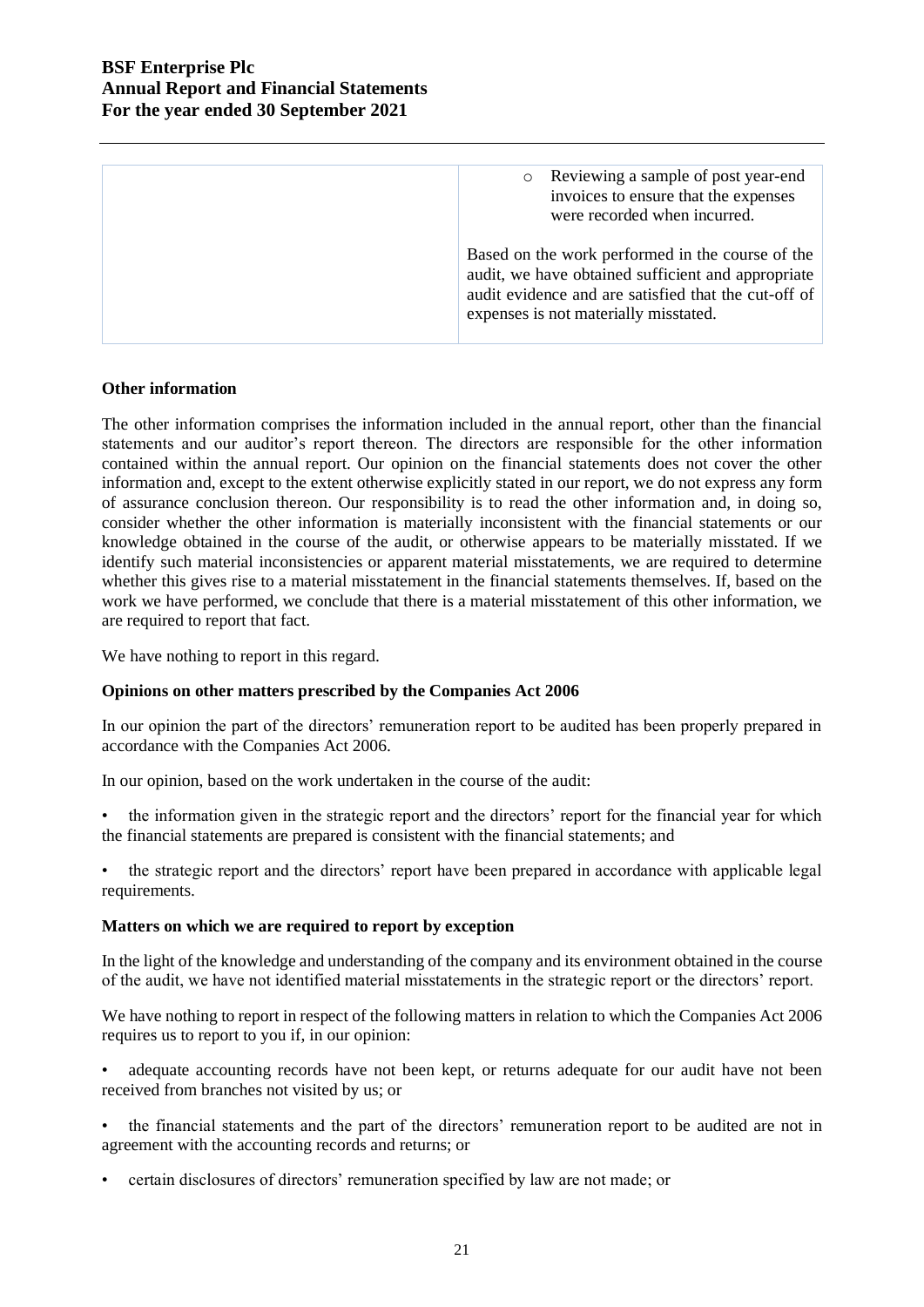• we have not received all the information and explanations we require for our audit.

#### **Responsibilities of directors**

As explained more fully in the directors' responsibilities statement, the directors are responsible for the preparation of the financial statements and for being satisfied that they give a true and fair view, and for such internal control as the directors determine is necessary to enable the preparation of financial statements that are free from material misstatement, whether due to fraud or error.

In preparing the financial statements, the directors are responsible for assessing the company's ability to continue as a going concern, disclosing, as applicable, matters related to going concern and using the going concern basis of accounting unless the directors either intend to liquidate the company or to cease operations, or have no realistic alternative but to do so.

#### **Auditor's responsibilities for the audit of the financial statements**

Our objectives are to obtain reasonable assurance about whether the financial statements as a whole are free from material misstatement, whether due to fraud or error, and to issue an auditor's report that includes our opinion. Reasonable assurance is a high level of assurance but is not a guarantee that an audit conducted in accordance with ISAs (UK) will always detect a material misstatement when it exists. Misstatements can arise from fraud or error and are considered material if, individually or in the aggregate, they could reasonably be expected to influence the economic decisions of users taken on the basis of these financial statements.

Irregularities, including fraud, are instances of non-compliance with laws and regulations. We design procedures in line with our responsibilities, outlined above, to detect material misstatements in respect of irregularities, including fraud. The extent to which our procedures are capable of detecting irregularities, including fraud is detailed below:

• We obtained an understanding of the company and the sector in which it operates to identify laws and regulations that could reasonably be expected to have a direct effect on the financial statements. We obtained our understanding in this regard through discussions with management, RNS reviews, and application of our cumulative audit knowledge and experience of the sector.

• We determined the principal laws and regulations relevant to the company in this regard to be those arising from:

- o Companies Act 2006
- o International Accounting Standards
- o Listing rules
- o Disclosure Guidance and Transparency Rules

**•** We designed our audit procedures to ensure the audit team considered whether there were any indications of non-compliance by the company with those laws and regulations. These procedures included, but were not limited to:

- o a review of the legal and professional fees in the nominal ledger;
- o enquiries of management; and
- o a review of minutes and RNSs.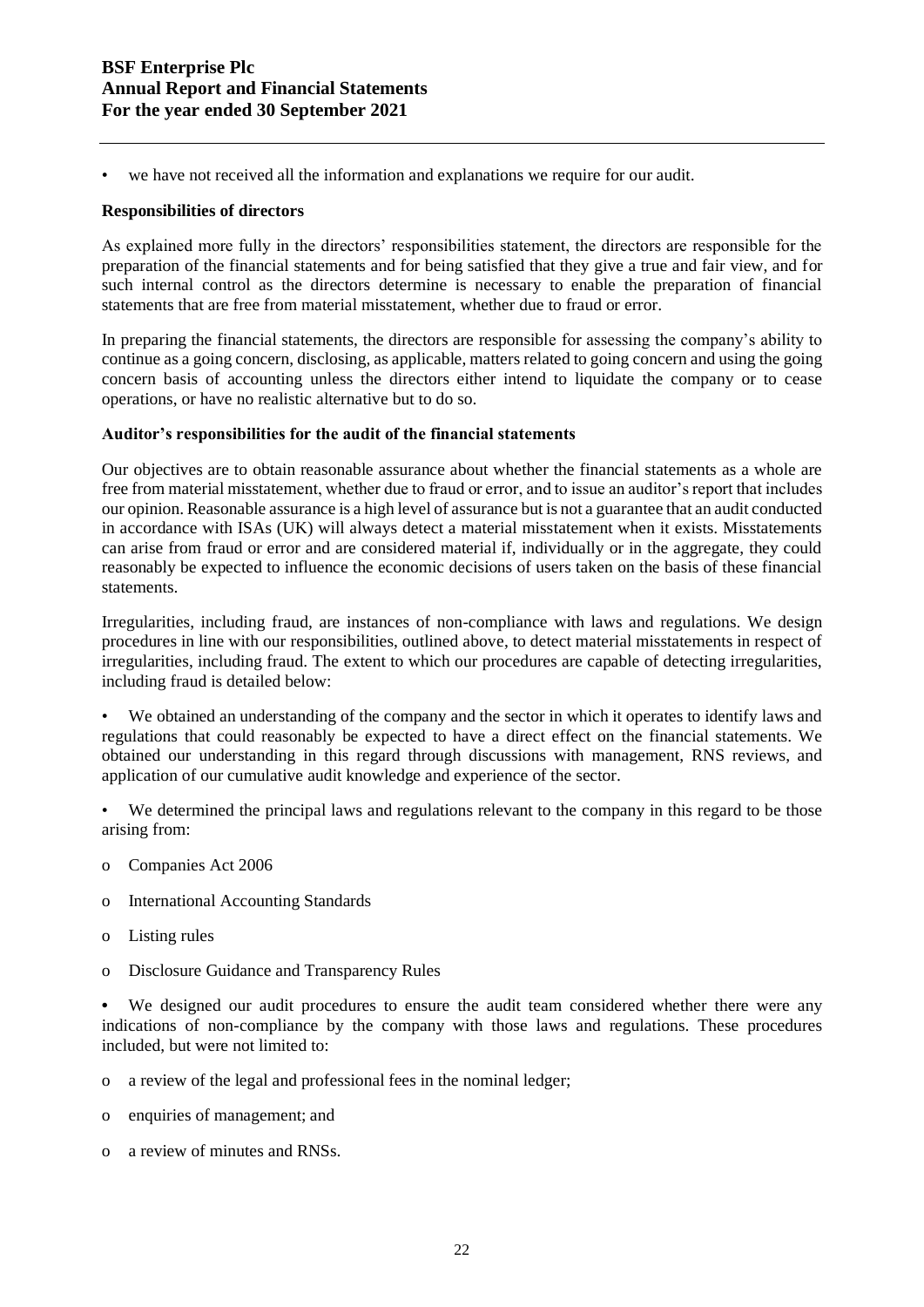• As in all of our audits, we addressed the risk of fraud arising from management override of controls by performing audit procedures which included, but were not limited to: the testing of journals; reviewing accounting estimates for evidence of bias; and evaluating the business rationale of any significant transactions that are unusual or outside the normal course of business.

Because of the inherent limitations of an audit, there is a risk that we will not detect all irregularities, including those leading to a material misstatement in the financial statements or non-compliance with regulation. This risk increases the more that compliance with a law or regulation is removed from the events and transactions reflected in the financial statements, as we will be less likely to become aware of instances of non-compliance. The risk is also greater regarding irregularities occurring due to fraud rather than error, as fraud involves intentional concealment, forgery, collusion, omission or misrepresentation.

A further description of our responsibilities for the audit of the financial statements is located on the Financial Reporting Council's website at[: www.frc.org.uk/auditorsresponsibilities.](http://www.frc.org.uk/auditorsresponsibilities) This description forms part of our auditor's report.

#### **Other matters which we are required to address**

We were appointed by the Directors on 2 March 2021 to audit the financial statements for the period ending 30 September 2021 and subsequent financial periods. Our total uninterrupted period of engagement is 3 years, covering the periods ending 30 September 2019 to 30 September 2021.

The non-audit services prohibited by the FRC's Ethical Standard were not provided to the company and we remain independent of the company in conducting our audit.

Our audit opinion is consistent with the additional report to the audit committee.

#### **Use of our report**

This report is made solely to the company's members, as a body, in accordance with Chapter 3 of Part 16 of the Companies Act 2006. Our audit work has been undertaken so that we might state to the company's members those matters we are required to state to them in an auditor's report and for no other purpose. To the fullest extent permitted by law, we do not accept or assume responsibility to anyone, other than the company and the company's members as a body, for our audit work, for this report, or for the opinions we have formed.

**Joseph Archer (Senior Statutory Auditor)** 15 Westferry Circus **For and on behalf of PKF Littlejohn LLP** Canary Wharf **Statutory Auditor** London E14 4HD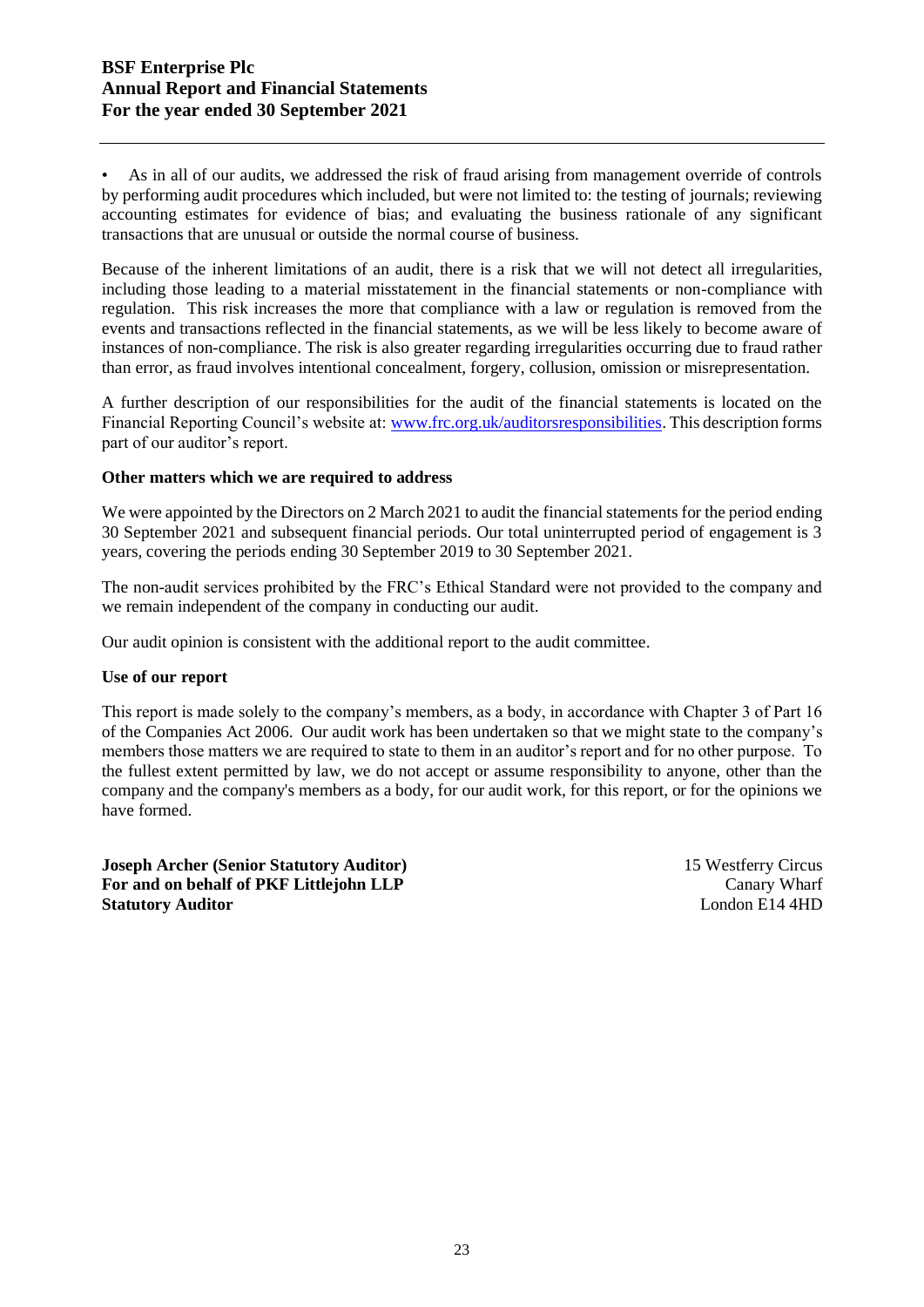## **Statement of Comprehensive Income for the year ended 30 September 2021**

|                                                                                 | Note           | <b>Year ended 30</b><br><b>September</b><br>2021<br>£ | <b>Year ended 30</b><br>September<br>2020<br>£ |
|---------------------------------------------------------------------------------|----------------|-------------------------------------------------------|------------------------------------------------|
| <b>Continuing operations</b>                                                    |                |                                                       |                                                |
| Other income                                                                    | 5              | 52,344                                                |                                                |
| Administrative expenses                                                         | 6              | (110, 669)                                            | (93, 845)                                      |
| <b>Loss before taxation</b>                                                     | $\overline{4}$ | (58, 325)                                             | (93, 845)                                      |
| <b>Taxation</b>                                                                 | $\overline{7}$ |                                                       |                                                |
| Loss for the year                                                               |                | (58, 325)                                             | (93, 845)                                      |
| Other comprehensive income for the<br>year                                      |                |                                                       |                                                |
| Total comprehensive income for the<br>year attributable to the equity<br>owners |                | (58, 325)                                             | (93, 845)                                      |
| <b>Earnings per share</b>                                                       |                |                                                       |                                                |
| Basic and diluted (pence per share)                                             | 8              | (0.29)                                                | (0.51)                                         |

There are no items of other comprehensive income.

The notes to the financial statements on pages 28 to 38 form an integral part of these financial statements.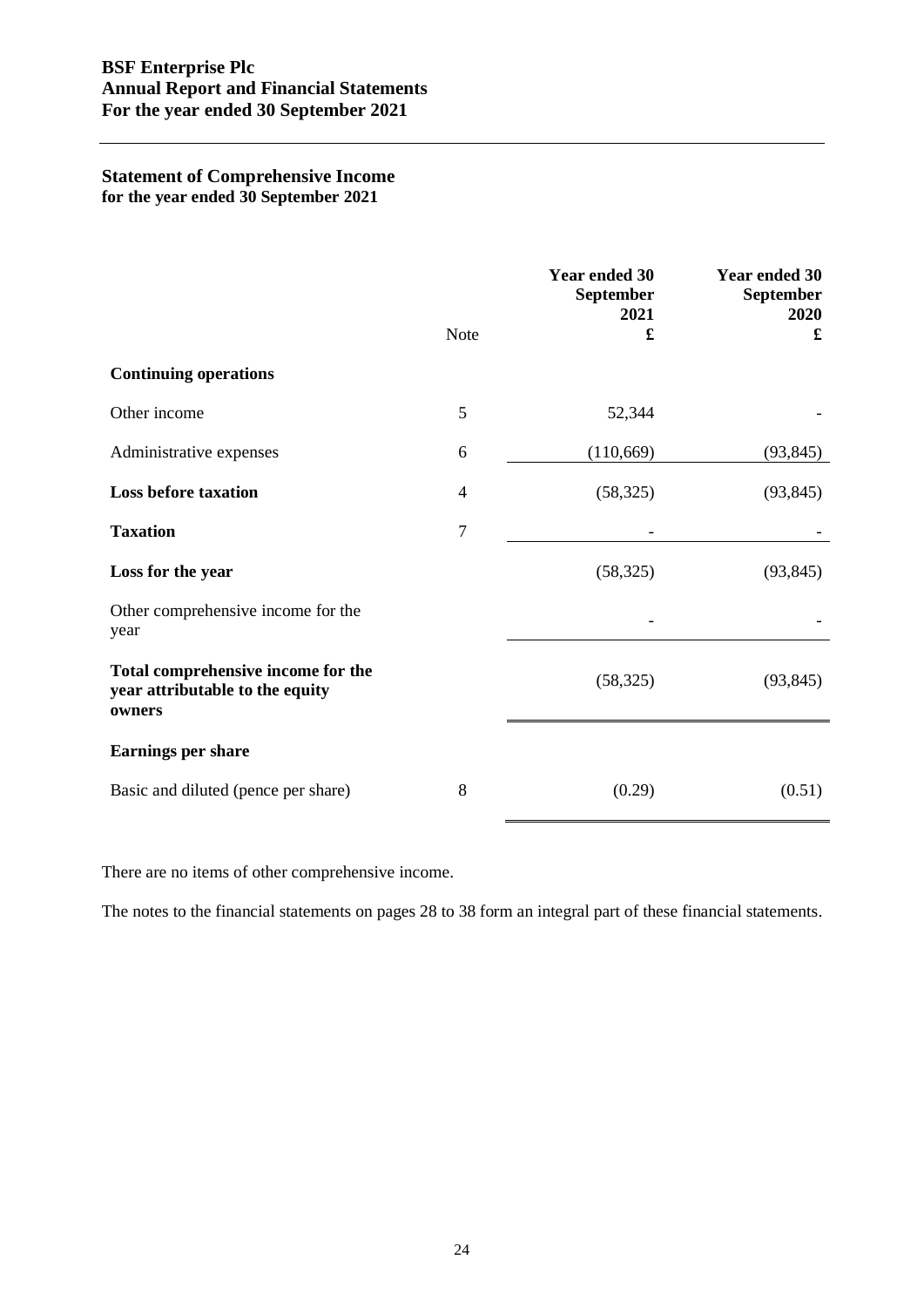## **BSF Enterprise Plc Annual Report and Financial Statements For the year ended 30 September 2021**

#### **Statement of Financial Position as at 30 September 2021**

|                                     | <b>Note</b> | 2021<br>£  | 2020<br>£  |
|-------------------------------------|-------------|------------|------------|
| <b>Assets</b>                       |             |            |            |
| Current assets                      |             |            |            |
| Cash and cash equivalents           | 9           | 359,868    | 445,061    |
| Prepayments                         |             | 12,760     | 10,337     |
| <b>VAT</b>                          |             | 28,818     |            |
| <b>Total current assets</b>         |             | 401,446    | 455,398    |
| <b>Total assets</b>                 |             | 401,446    | 455,398    |
| <b>Equity and liabilities</b>       |             |            |            |
| Capital and reserves                |             |            |            |
| Share capital                       | 11          | 203,400    | 203,400    |
| Share premium                       | 11          | 407,984    | 407,984    |
| Retained deficit                    |             | (246, 568) | (188, 243) |
| <b>Total equity</b>                 |             | 364,816    | 423,141    |
| <b>Liabilities</b>                  |             |            |            |
| <b>Current liabilities</b>          |             |            |            |
| Other payables                      | 10          | 36,630     | 32,257     |
| <b>Total liabilities</b>            |             | 36,630     | 32,257     |
|                                     |             |            |            |
| <b>Total equity and liabilities</b> |             | 401,446    | 455,398    |

The notes to the financial statements on pages 28 to 38 form an integral part of these financial statements**.**

This report was approved by the Board of Directors and authorised for issue on and signed on its behalf by:

……………………………… Geoffrey Baker **Director** 

**Registered number: 11554014**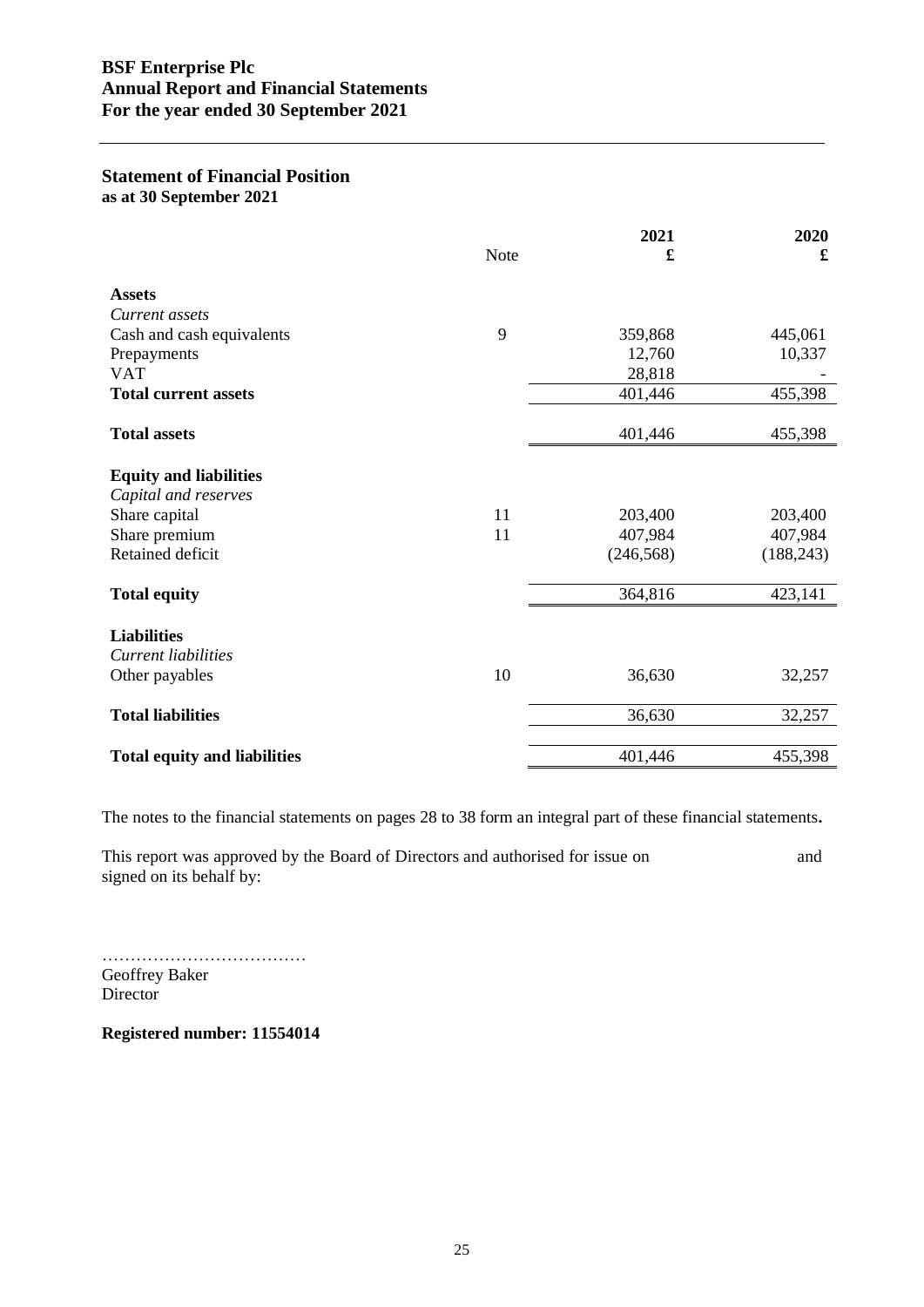## **Statement of Changes in Equity for the year ended 30 September 2021**

|                                               | <b>Share capital</b><br>£ | Share premium<br>£ | <b>Retained deficit</b><br>£ | <b>Total</b><br>£ |
|-----------------------------------------------|---------------------------|--------------------|------------------------------|-------------------|
| As at 1 October 2019                          | 203,400                   | 407,984            | (94, 398)                    | 516,986           |
| <b>Comprehensive income</b><br>for the period |                           |                    |                              |                   |
| Loss during the year                          |                           |                    | (93, 845)                    | (93, 845)         |
| Total comprehensive loss<br>for the year      |                           |                    | (93, 845)                    | (93, 845)         |
| As at 1 October 2020                          | 203,400                   | 407,984            | (188, 243)                   | 423,141           |
| <b>Comprehensive income</b><br>for the year   |                           |                    |                              |                   |
| Loss during the year                          |                           |                    | (58, 325)                    | (58, 325)         |
| Total comprehensive loss<br>for the year      |                           |                    | (58, 325)                    | (58, 325)         |
| As at 30 September<br>2021                    | 203,400                   | 407,984            | (246, 568)                   | 364,816           |

The notes to the financial statements on pages 28 to 38 form an integral part of these financial statements.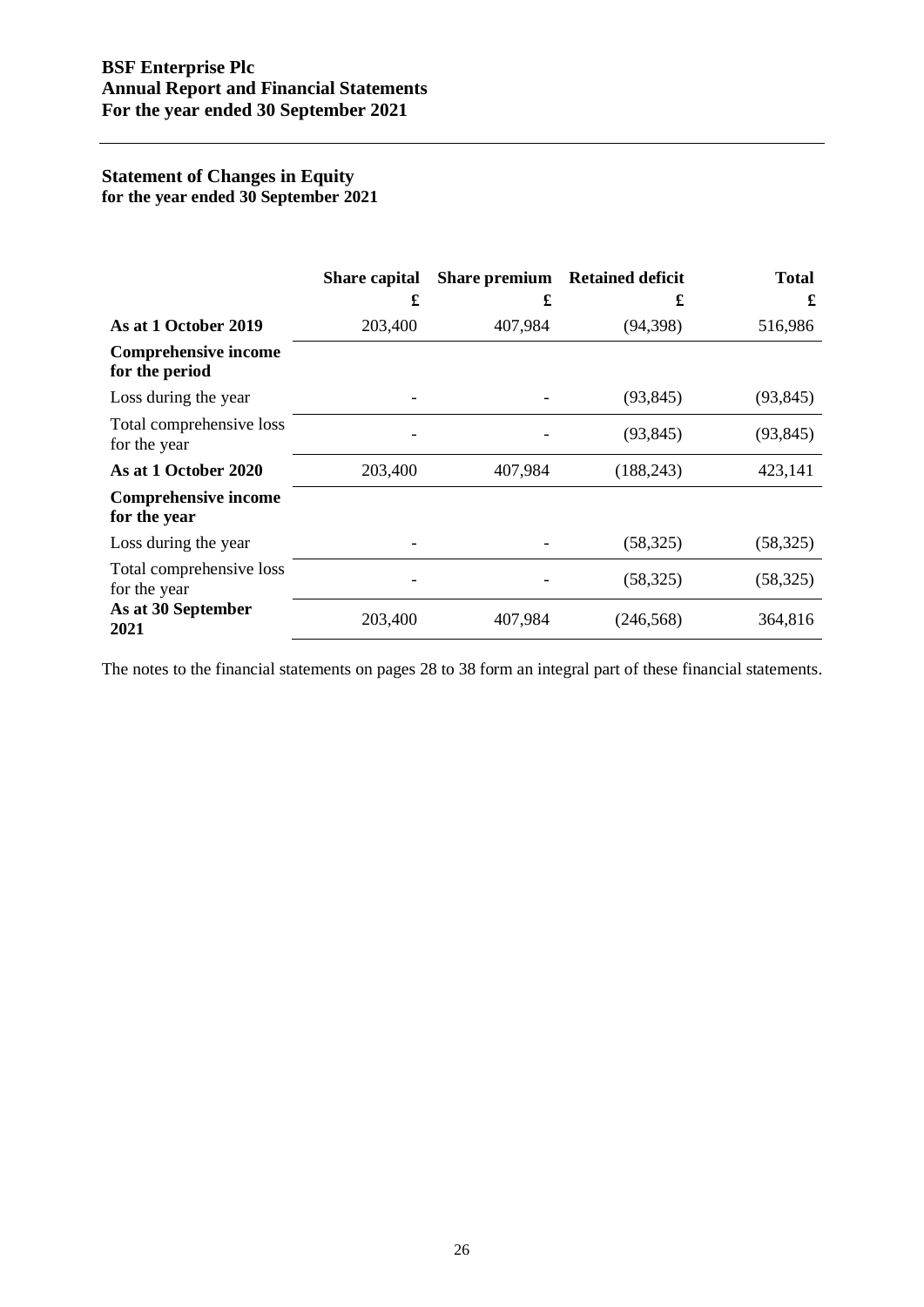## **Statement of Cash Flows for the year ended 30 September 2021**

|                                                        |             | <b>Year ended</b><br>30 September<br>2021 | <b>Year ended 30</b><br><b>September</b><br>2020 |
|--------------------------------------------------------|-------------|-------------------------------------------|--------------------------------------------------|
|                                                        | <b>Note</b> | £                                         | £                                                |
| <b>Cash flow from operating activities</b>             |             |                                           |                                                  |
| <b>Operating loss</b>                                  |             | (58, 325)                                 | (93, 845)                                        |
| <b>Changes in working capital:</b>                     |             |                                           |                                                  |
| (Decrease)/increase in trade and other payables        | 10          | 4,373                                     | (2,959)                                          |
| (Increase)/decrease in trade and other receivables     |             | (31,241)                                  | (10, 337)                                        |
| Net cash generated (used in)/from operating activities |             | (85, 193)                                 | (107, 141)                                       |
|                                                        |             |                                           |                                                  |
| Cash and cash equivalents at beginning of the year     | 9           | 445,061                                   | 552,202                                          |
| Cash and cash equivalents at end of the year           | 9           | 359,868                                   | 445,061                                          |

No net debt reconciliation is provided as the Company has no debt.

The notes to the financial statements on pages 27 to 37 form an integral part of these financial statements**.**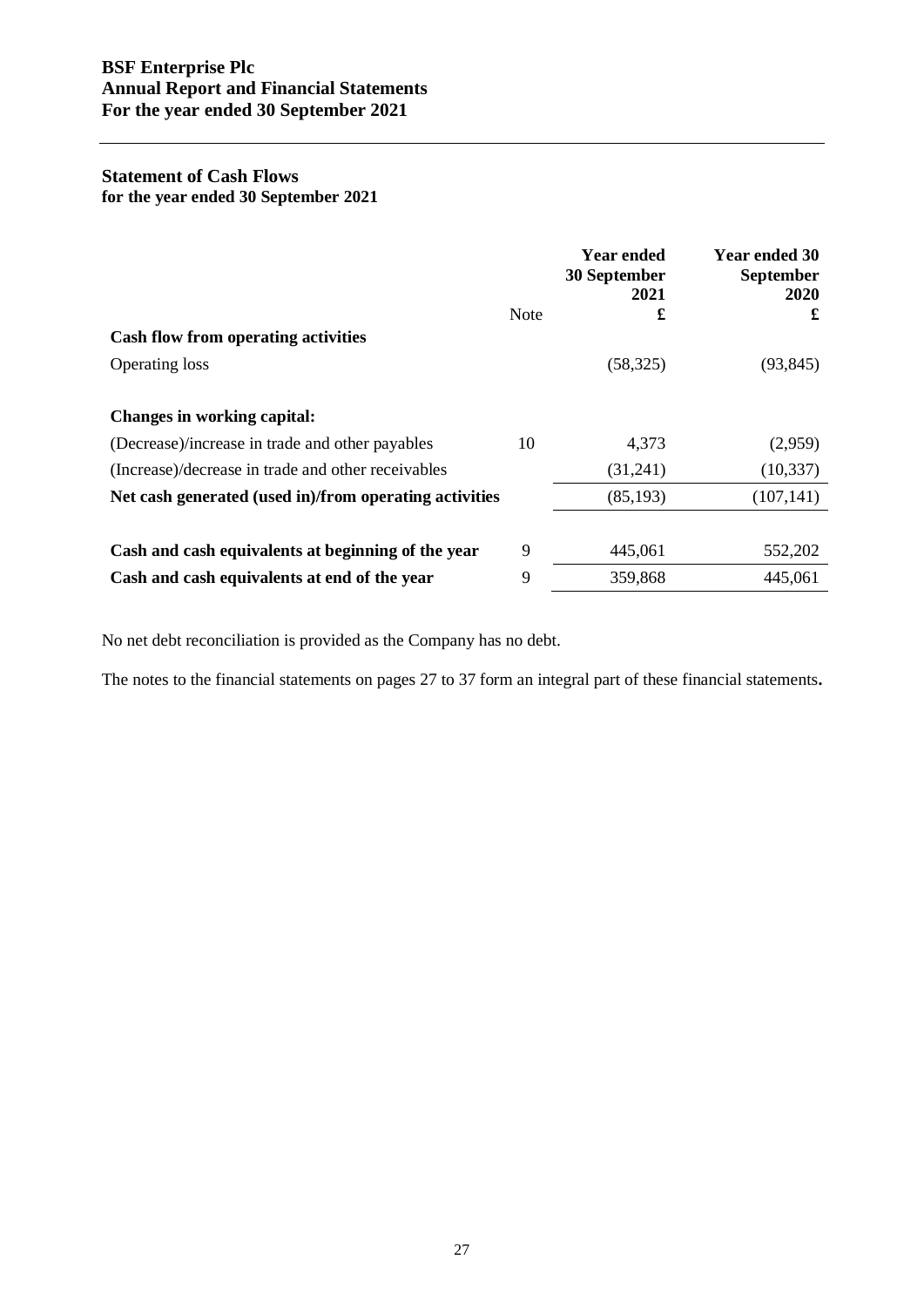#### **Notes to the Financial Statements**

#### **1. General information**

The Company is a public limited liability company, listed on the London Stock Exchange, incorporated and registered in England and Wales on 5 September 2018 with registered company number 11554014.

The principal activity of the Company is to undertake the acquisition of businesses in the biotechnology, innovative marketing and e-commerce sectors. The address of the registered office is c/o Locke Lord (UK) LLP, 201 Bishopsgate, London, EC2M 3AB.

#### **2. Accounting policies**

The principal accounting policies applied in the preparation of the financial statements are set out below. These policies have been consistently applied to the period presented, unless otherwise stated.

#### **a) Basis of preparation**

The financial statements have been prepared in accordance with International Accounting Standards in conformity with the requirements of the Companies Act 2006. The financial statements have been prepared using the historical cost basis. No fair value adjustments have been applied in the preparation of the Company Financial Information.

The financial statements are presented in British Pounds Sterling, the currency of the primary economic environment in which the Company operates and its functional currency.

The financial statements are presented in £ unless otherwise stated.

## **b) Standards and interpretations issued but not yet applied**

#### **New standards, amendments to standards and interpretations:**

During the financial year, the Company has adopted the following new IFRSs (including amendments thereto) that became effective for the first time.

- IAS 1 Presentation of Financial Statements and IAS 8 Accounting Policies, Changes in Accounting Estimates and Errors (Amendment – Definition of Material);
- Revised Conceptual Framework for Financial Reporting;
- Amendments to IFRS 3 Business Combinations (Amendment Definition of Business);
- Amendments to IFRS 16 COVID-19-Related Rent Concessions; and
- Amendments to IFRS 9, IAS 39 and IFRS 7 Interest Rate Benchmark Reform.

These standards did not have a significant effect on the Company.

#### **Standards and interpretations in issue but not yet effective**

There are a number of standards, amendments to standards, and interpretations which have been issued by the IASB that are effective in future accounting periods that the Company has decided not to adopt early. The most significant of these are as follows: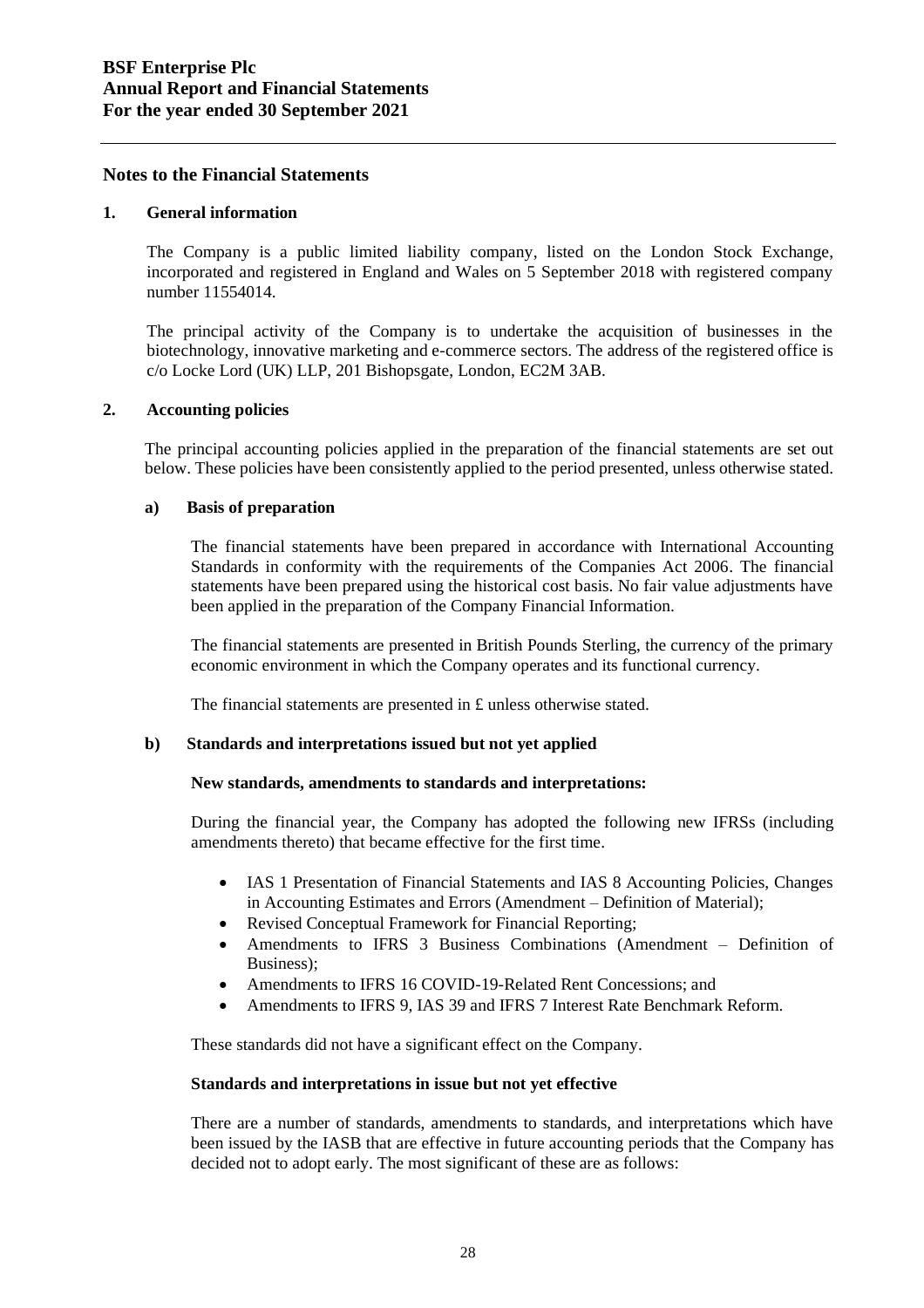- Amendments to IAS 37 Onerous Contracts Cost of Fulfilling a Contract;
- Amendments to IAS 16 Property, Plant and Equipment: Proceeds before Intended Use;
- Classification of Liabilities as Current or Non-Current (Amendments to IAS 1);
- Definition of Accounting Estimate (Amendments to IAS 8); and
- Deferred Tax Related to Assets and Liabilities Arising from a Single Transaction Amendments to IAS 12 Income Taxes.

The Directors do not anticipate the adoption of any of these standards issued by IASB, but not yet effective, to have a material impact on the financial statements of the Company.

#### **c) Going concern**

The financial statements are required to be prepared on the going concern basis unless it is inappropriate to do so.

In their assessment of going concern the Directors have considered the current and developing impact on the business as a result of the COVID-19 virus. This has not had a significant, immediate impact on the Company's operations but the Directors are aware that if the current situation deteriorates again then this may change.

The Directors have prepared projections and have specifically performed a detailed review of those projections for the period to June 2023. These projections consider differing scenarios and reflect the expected trading performance of the Company on the basis of best estimates of management using current knowledge and expectations of trading performance. These are based on successfully completing the Proposed Acquisition and Placing. These projections have also been stress tested in the event that the Proposed Acquisition and Placing do not proceed in what the Directors believe to be a 'plausible worst-case scenario'.

The Directors report that they have re-assessed the principal risks, reviewed current performance and forecasts, combined with expenditure commitments, including capital expenditure. The Company's forecasts demonstrate it will have sufficient cash reserves to enable it to meet its obligations as they fall due, for a period of at least 12 months from the date of signing of these financial statements if the worst case scenario stated above occurs. Accordingly, the Directors consider the Company to be a going concern.

## **d) Comparative figures**

The comparative figures have been presented for the period ended 30 September 2020, covering the year from 1 October 2019.

#### **e) Segment reporting**

Operating segments are reported in a manner consistent with the internal reporting provided to the chief operating decision-maker. The chief operating decision-maker, who is responsible for allocating resources and assessing performance of the operating segments, has been identified as the Board of Directors that makes strategic decisions.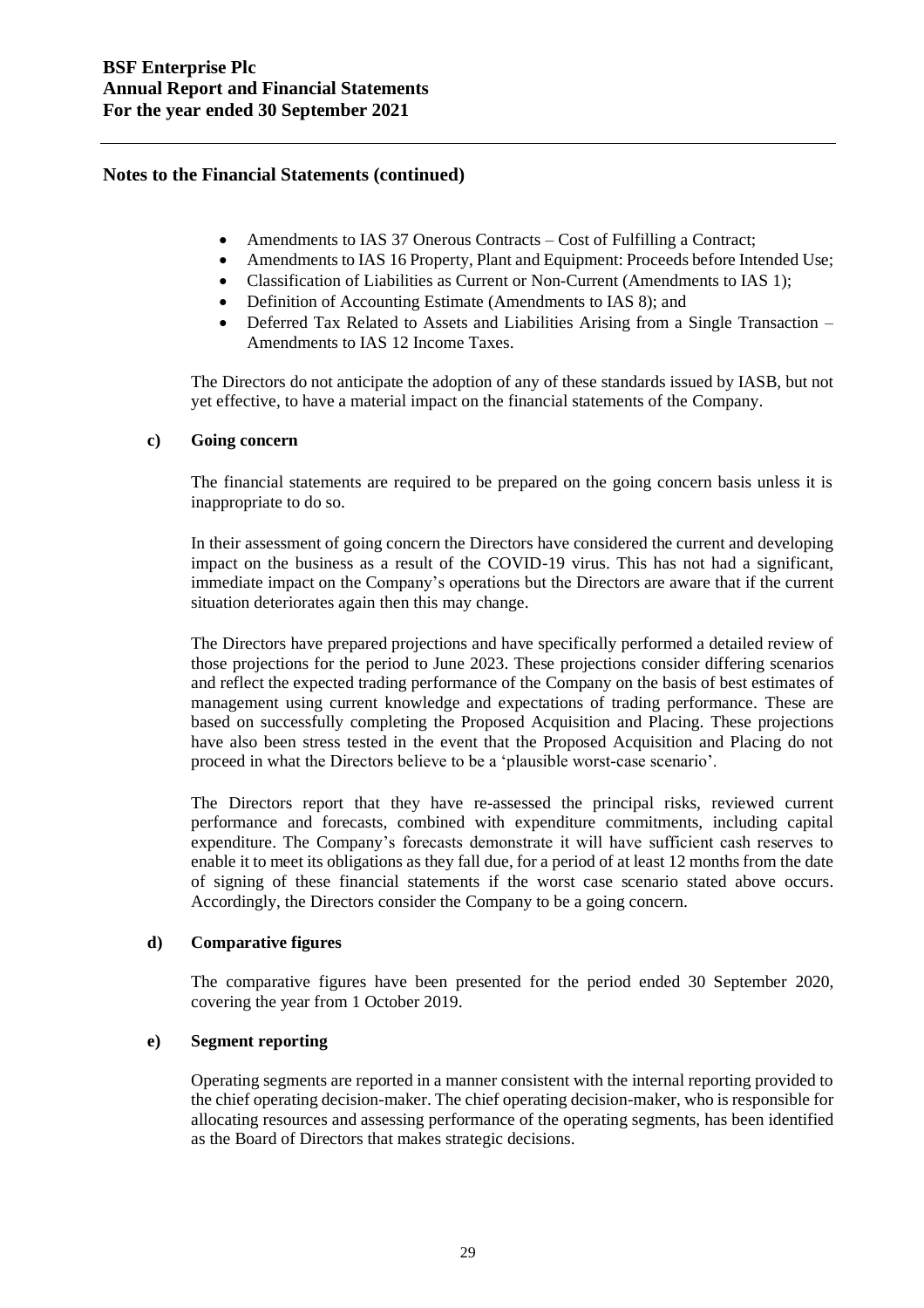The chief decision-maker believes that the Company's continuing operations comprise one segment being identifying and acquiring investment projects. The financial information therefore of the single segment is the same as that set out in the Statement of Comprehensive Income, Statement of Financial Position, Statement of Changes in Equity and Statement of Cash Flows.

#### **f) Taxation**

Tax currently payable is based on taxable profit for the year. Taxable profit differs from profit as reported in the income statement because it excludes items of income and expense that are taxable or deductible in other years and it further excludes items that are never taxable or deductible. The Company's liability for current tax is calculated using tax rates that have been enacted or substantively enacted by the balance sheet date.

Deferred tax is recognised on differences between the carrying amounts of assets and liabilities in the financial statements and the corresponding tax bases used in the computation of taxable profit, and is accounted for using the balance sheet liability method. Deferred tax liabilities are generally recognised for all taxable temporary differences and deferred tax assets are recognised to the extent that it is probable that taxable profits will be available against which deductible temporary differences can be utilised. Such assets and liabilities are not recognised if the temporary difference arises from initial recognition of goodwill or from the initial recognition (other than in a business combination) of other assets and liabilities in a transaction that affects neither the taxable profit nor the accounting profit.

Deferred tax liabilities are recognised for taxable temporary differences arising on investments in subsidiaries and associates, and interests in joint ventures, except where the Company is able to control the reversal of the temporary difference and it is probable that the temporary difference will not reverse in the foreseeable future.

The carrying amount of deferred tax assets is reviewed at each balance sheet date and reduced to the extent that it is no longer probable that sufficient taxable profits will be available to allow all or part of the asset to be recovered.

Deferred tax is calculated at the tax rates that are expected to apply in the year when the liability is settled, or the asset realised. Deferred tax is charged or credited to profit or loss, except when it relates to items charged or credited directly to equity, in which case the deferred tax is also dealt with in equity.

Deferred tax assets and liabilities are offset when there is a legally enforceable right to set off current tax assets against current tax liabilities and when they relate to income taxes levied by the same taxation authority and the Company intends to settle its current tax assets and liabilities on a net basis.

#### **g) Financial instruments**

#### **Initial recognition**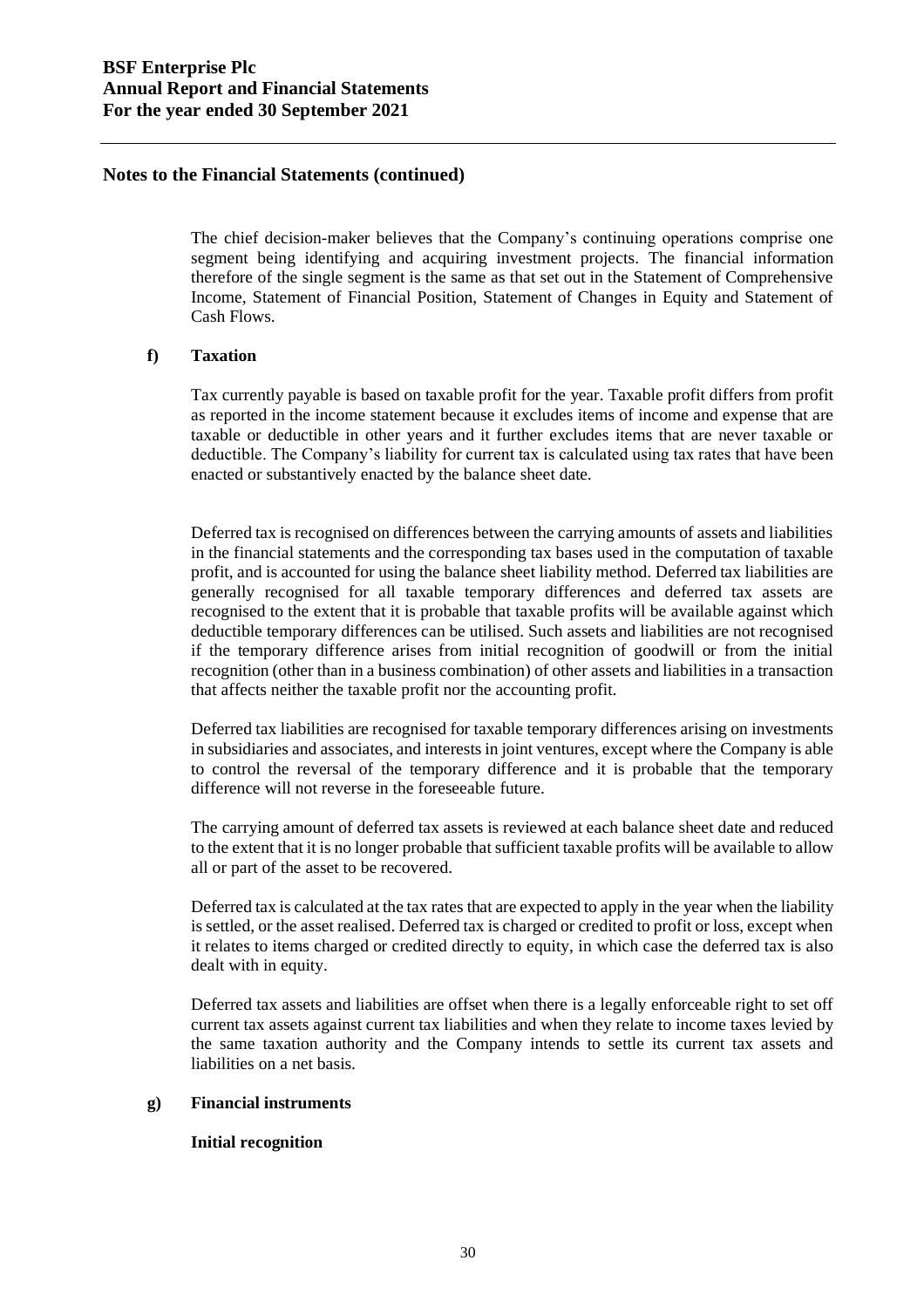A financial asset or financial liability is recognised in the statement of financial position of the Company when it arises or when the Company becomes part of the contractual terms of the financial instrument.

#### **Classification**

#### **Financial assets at amortised cost**

The Company measures financial assets at amortised cost if both of the following conditions are met:

- (1) the asset is held within a business model whose objective is to collect contractual cash flows; and
- (2) the contractual terms of the financial asset generating cash flows at specified dates only pertain to capital and interest payments on the balance of the initial capital.

Financial assets which are measured at amortised cost, are measured using the Effective Interest Rate Method (EIR) and are subject to impairment. Gains and losses are recognised in profit or loss when the asset is derecognised, modified or impaired.

#### **Financial liabilities at amortised cost**

Financial liabilities measured at amortised cost using the effective interest rate method include current borrowings and trade and other payables that are short term in nature. Financial liabilities are derecognised if the Company's obligations specified in the contract expire or are discharged or cancelled.

Amortised cost is calculated by taking into account any discount or premium on acquisition and fees or costs that are an integral part of the effective interest rate ("EIR"). The EIR amortisation is included as finance costs in profit or loss. Trade payables other payables are non-interest bearing and are stated at amortised cost using the effective interest method.

#### **Derecognition**

A financial asset is derecognised when:

(1) the rights to receive cash flows from the asset have expired, or

(2) the Company has transferred its rights to receive cash flows from the asset or has undertaken the commitment to fully pay the cash flows received without significant delay to a third party under an arrangement and has either (a) transferred substantially all the risks and the assets of the asset or (b) has neither transferred nor held substantially all the risks and estimates of the asset but has transferred the control of the asset.

#### **Impairment**

The Company recognises a provision for impairment for expected credit losses regarding all financial assets. Expected credit losses are based on the balance between all the payable contractual cash flows and all discounted cash flows that the Company expects to receive. Regarding trade receivables, the Company applies the IFRS 9 simplified approach in order to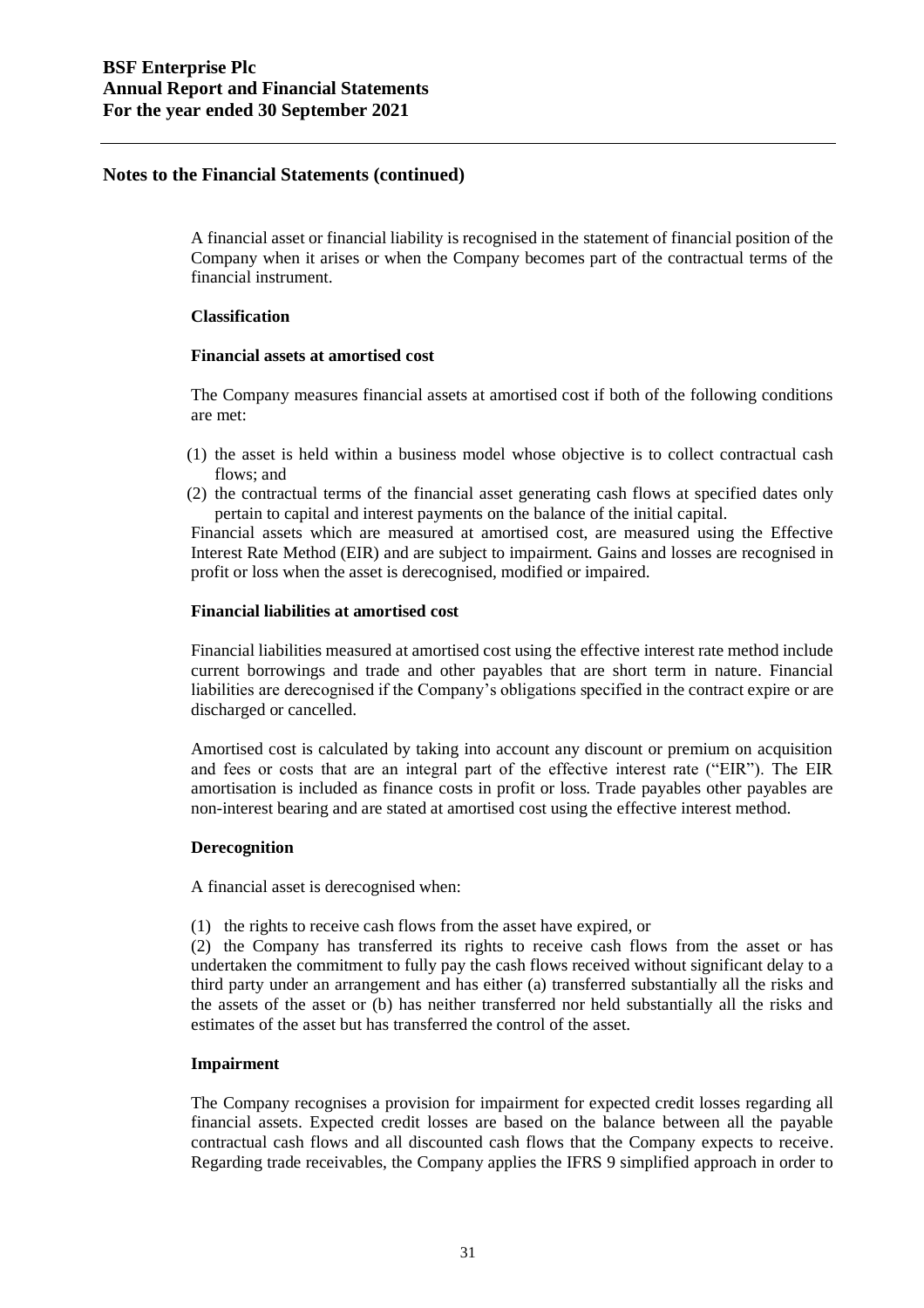calculate expected credit losses. Therefore, at every reporting date, provision for losses regarding a financial instrument is measured at an amount equal to the expected credit losses over its lifetime without monitoring changes in credit risk. To measure expected credit losses, trade receivables and contract assets have been grouped based on shared risk characteristics.

#### **Trade and other receivables**

Trade and other receivables are initially recognised at fair value when related amounts are invoiced then carried at this amount less any allowances for doubtful debts or provision made for impairment of these receivables.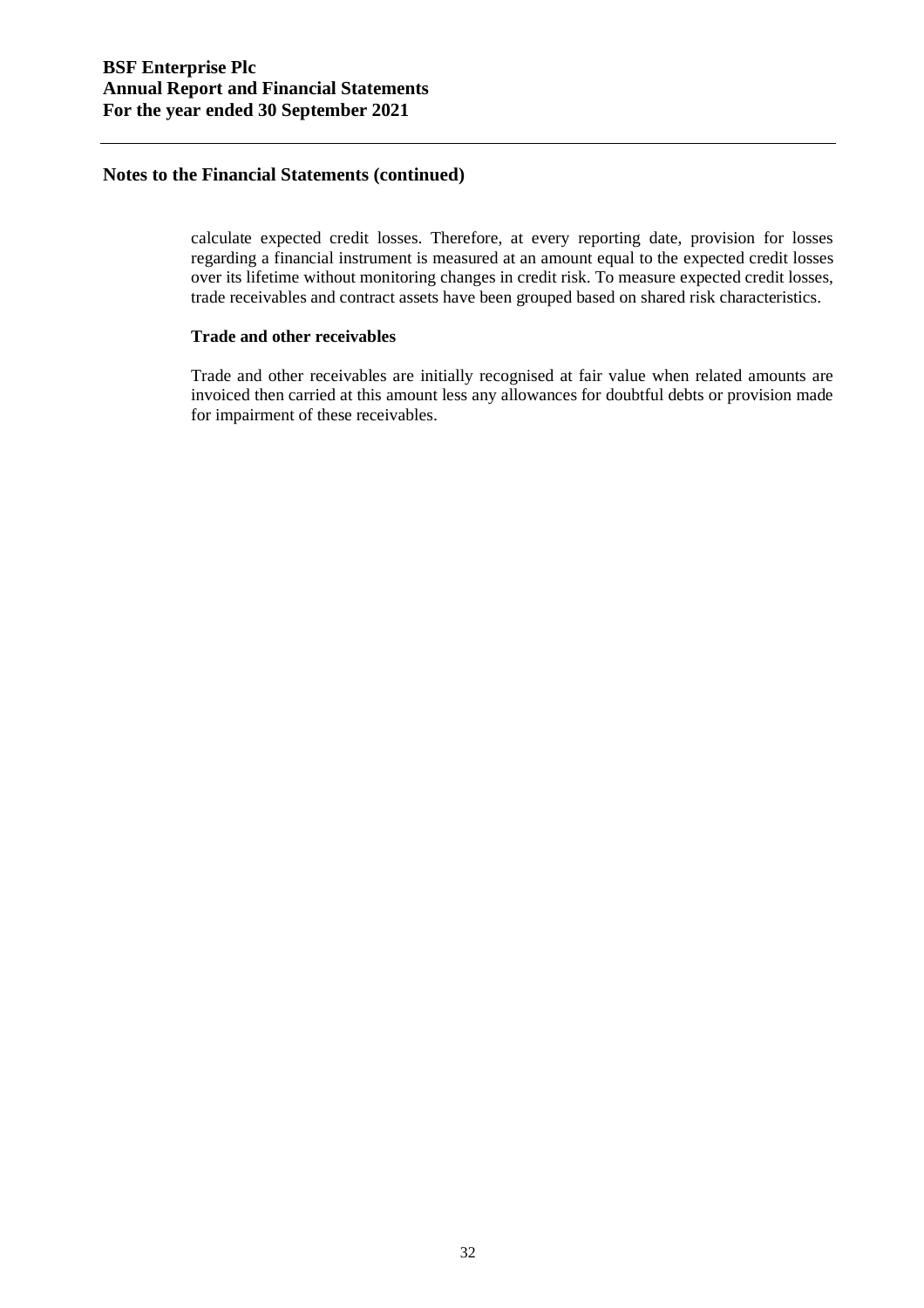#### **Cash and cash equivalents**

The Company considers any cash on short-term deposits and other short-term investments to be cash equivalents.

The Company considers the credit ratings of banks in which it holds funds in order to reduce its exposure to credit risk. The Company will only keep its holdings of cash and cash equivalents within institutions which have a strong credit rating.

#### **Trade payables**

These financial liabilities are all non-interest bearing and are initially recognised at the fair value of the consideration payable

#### **h) Equity instruments**

An equity instrument is any contract that evidences a residual interest in the assets of the Company after deducting all of its liabilities. Equity instruments issued by the Company are recorded at the proceeds received net of direct issue costs.

Ordinary shares are classified as equity.

- Share capital account represents the nominal value of the shares issued.
- The share premium account represents premiums received on the initial issuing of the share capital. Any transaction costs associated with the issuing of shares are deducted from share premium, net of any related income tax benefits.
- Retained earnings include all current and prior period results as disclosed in the Statement of Comprehensive Income.

#### **i) Earnings per share**

Basic earnings per share is calculated by dividing:

• The loss attributable to owners of the Company, excluding any costs of servicing equity other than Ordinary Shares;

• By the weighted average number of Ordinary Shares outstanding during the financial period.

#### **3. Critical accounting estimates and judgements**

The preparation of financial statements requires management to make estimates and assumptions that affect the reported amounts of income, expenditure, assets and liabilities. Estimates and judgements are continually evaluated, including expectations of future events to ensure these estimates to be reasonable.

With the exception of going concern, the Directors consider that there are no critical accounting judgements or estimates relating to the financial information of the Company.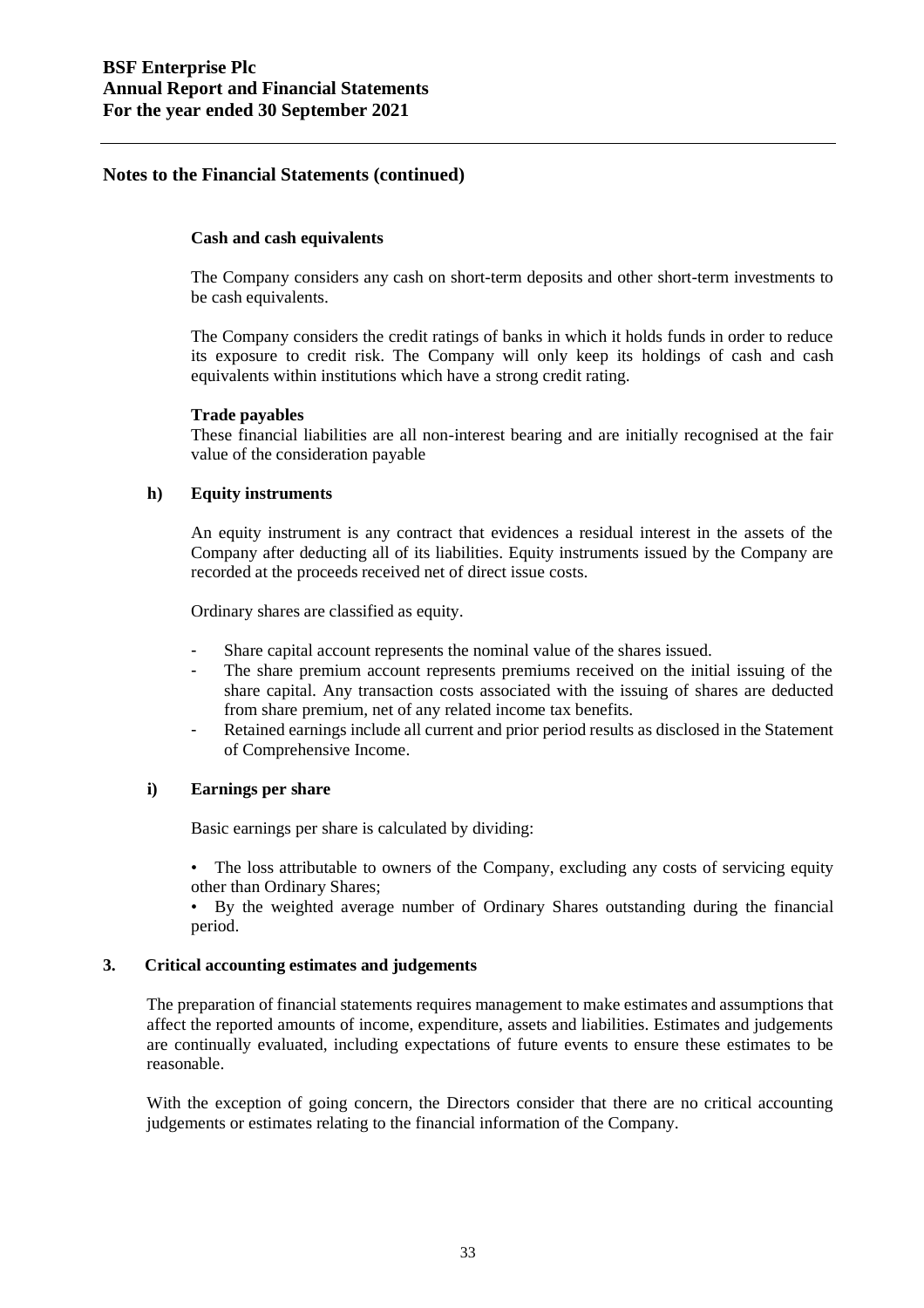#### **4. Loss before income tax**

The loss before income tax is stated after charging:

|    |                                                                                    | 2021<br>£ | 2020<br>£ |
|----|------------------------------------------------------------------------------------|-----------|-----------|
|    | Fees payable to the Company's auditors<br>- Audit of the Company's annual accounts | 16,000    | 18,000    |
| 5. | <b>Other income</b>                                                                |           |           |
|    |                                                                                    | 2021      | 2020      |
|    |                                                                                    | £         | £         |
|    | VAT reclaim                                                                        | 52,344    |           |
| 6. | <b>Administrative expenses</b>                                                     |           |           |
|    |                                                                                    | 2021      | 2020      |
|    |                                                                                    | £         | £         |
|    | Legal and professional fees                                                        | 59,162    | 64,996    |
|    | Accounting fees                                                                    | 17,900    | 10,762    |
|    | Audit fees                                                                         | 16,000    | 18,000    |
|    | Directors' remuneration                                                            | 17,500    |           |
|    | Bank charges                                                                       | 107       | 87        |
|    |                                                                                    | 110,669   | 93,845    |
|    |                                                                                    |           |           |

#### **7. Taxation**

Corporation tax is calculated at 19% of the estimated taxable profit for the year.

The charge for the year is made up as follows:

|                         | 2021 | 2020 |
|-------------------------|------|------|
|                         | £    |      |
| Current tax             |      |      |
| Deferred tax            |      |      |
| Tax charge for the year |      | -    |

The charge for the year can be reconciled to the loss in the Statement of Comprehensive Income as follows:

**2021 2020**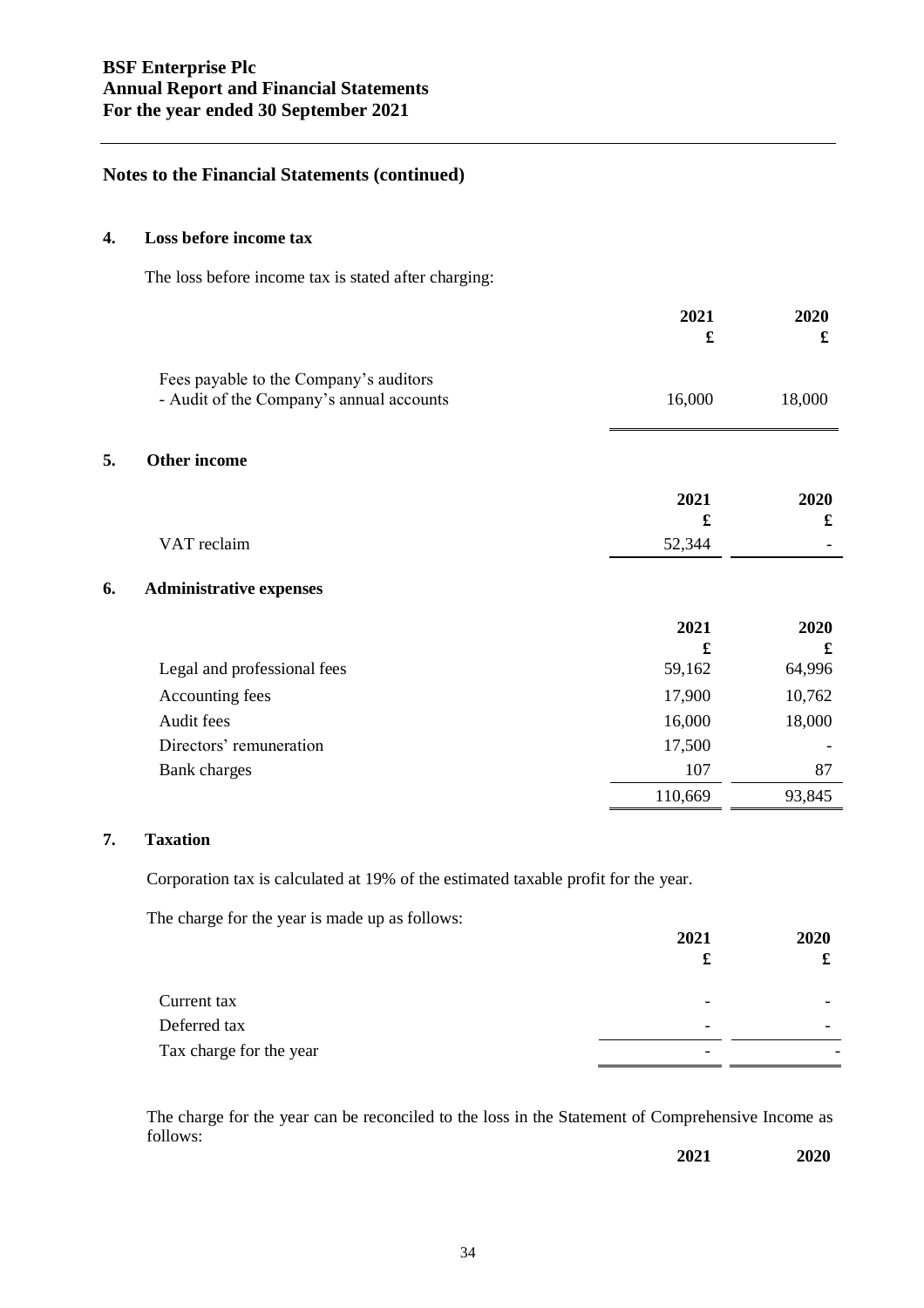|                                           | £         |           |
|-------------------------------------------|-----------|-----------|
| Loss before tax on continuing operations  | (58, 325) | (93, 845) |
| Tax at the UK corporation tax rate of 19% | (11,082)  | (17, 831) |
| Expenses not deductible                   |           | 4,456     |
| Deferred tax asset not recognised         | 11,082    | 13,375    |
| Tax charge for the year                   |           |           |

The Company has accumulated tax losses of £173,416 (2020: £97,775). No deferred tax asset was recognised in respect of these accumulated tax losses as there is insufficient evidence that the amount will be recovered in future years.

#### **8. Earnings per share**

The calculation of earnings per share is based on the following loss and number of shares:

|                                              | 2021       | 2020       |
|----------------------------------------------|------------|------------|
| Loss for the year from continuing operations | £58,325    | £93,845    |
| Weighted average shares in issue.            | 20,340,002 | 20,340,002 |
| Earnings per share (in pence)                | (0.29p)    | (0.51p)    |

Basic earnings per share is calculated by dividing the loss for the year from continuing operations of the Company by the weighted average number of Ordinary Shares in issue during the year. There are no potential dilutive shares in issue.

#### **9. Cash and cash equivalents**

|                       | 2021<br>£ | 2020<br>£ |
|-----------------------|-----------|-----------|
| Cash at Bank          | 359,868   | 445,061   |
| 10.<br>Other payables |           |           |
|                       | 2021<br>£ | 2020<br>£ |
| <b>Current:</b>       |           |           |
| Trade payables        | 12,880    | 4,957     |
| Accruals              | 23,750    | 27,300    |
|                       | 36,630    | 32,257    |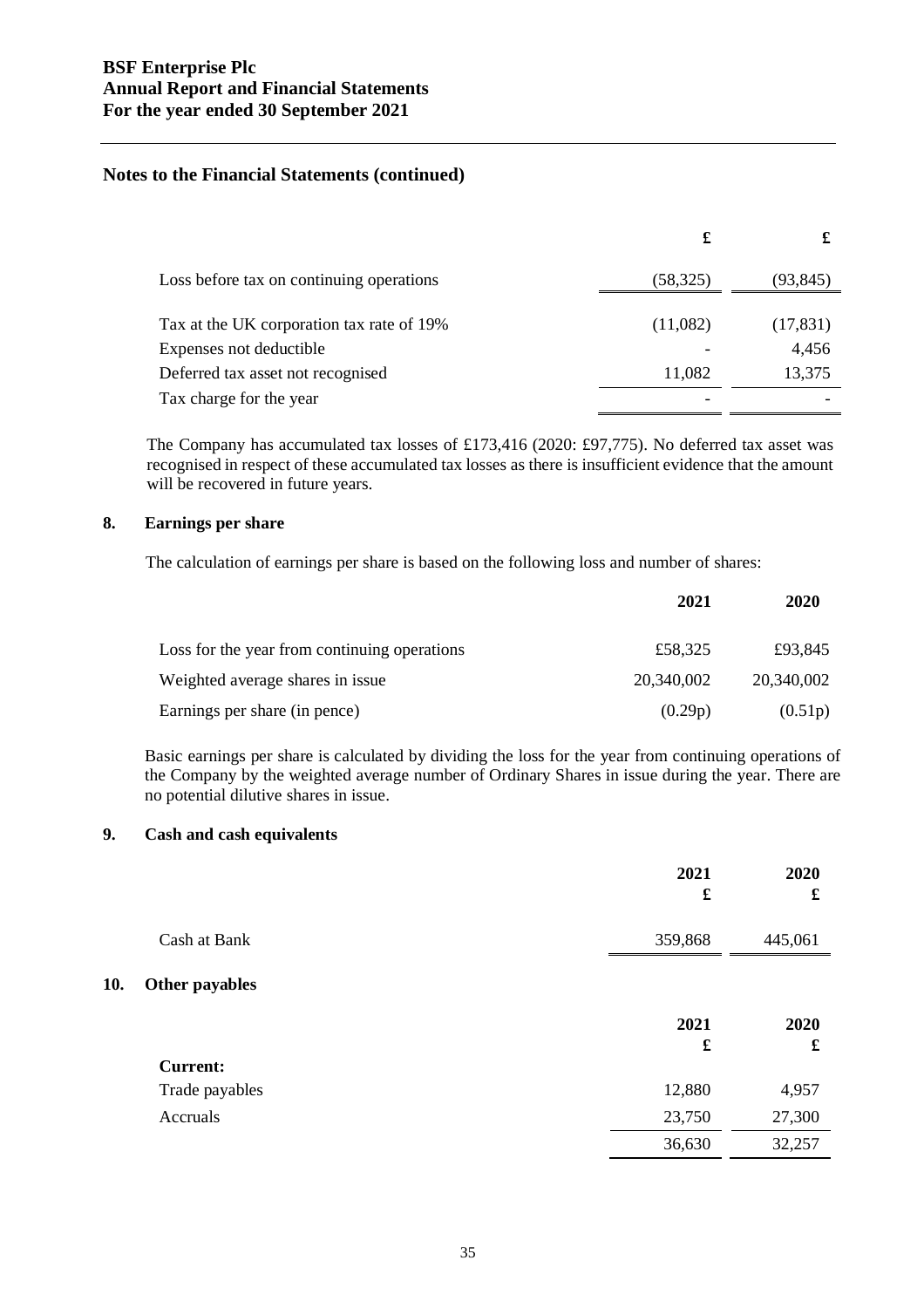#### **11. Share capital and share premium**

|                                                     | Number of<br>shares | <b>Share</b><br>capital | <b>Share</b><br>premium |
|-----------------------------------------------------|---------------------|-------------------------|-------------------------|
| Issued and fully paid Ordinary shares of £0.01 each |                     |                         |                         |
| At 30 September 2021                                | 20,340,002          | 203,400                 | 407,984                 |

The Company was incorporated on 5 September 2018. On incorporation, two Ordinary Shares of £0.01 par value were issued at par. On 15 January 2019, a further 5,000,000 Ordinary Shares of £0.01 par value were issued at par for cash consideration of £50,000. On 26 July 2019, 15,340,000 new Ordinary Shares were issued at the Placing Price, being £0.05, pursuant to the Placing. This totalled further cash consideration of £767,000. Expenditure relating to the new share issue totalling £205,616 was subsequently deducted from share premium.

#### **12. Financial instruments**

The Company's principal financial instruments comprise cash and cash equivalents and other payables. The Company's accounting policies and method adopted, including the criteria for recognition, the basis on which income and expenses are recognised in respect of each class of financial assets, financial liability and equity instrument are set out in note 2. The Company does not use financial instruments for speculative purposes.

The principal financial instruments used by the Company, from which financial instrument risk arises, are as follows:

|                                                | 2021    | 2020    |
|------------------------------------------------|---------|---------|
|                                                | £       | £       |
| <b>Financial assets at amortised cost</b>      |         |         |
| Cash and cash equivalents                      | 359,868 | 445,061 |
| Prepayments                                    | 12,760  | 10,337  |
|                                                | 372,628 | 455,398 |
| <b>Financial liabilities at amortised cost</b> |         |         |
| Trade payables and accruals                    | 36,630  | 32,257  |

#### **a) Financial risk management objectives and policies**

The Company's major financial instruments include bank balances and amounts payable to suppliers. The risks associated with these financial instruments, and the policies on how to mitigate these risks are set out below. The Directors manage and monitor these exposures to ensure appropriate measures are implemented on a timely and effective manner.

The Company has no foreign currency transactions or borrowings. Therefore it is not exposed to market risk in respect of foreign exchange risk or interest risk.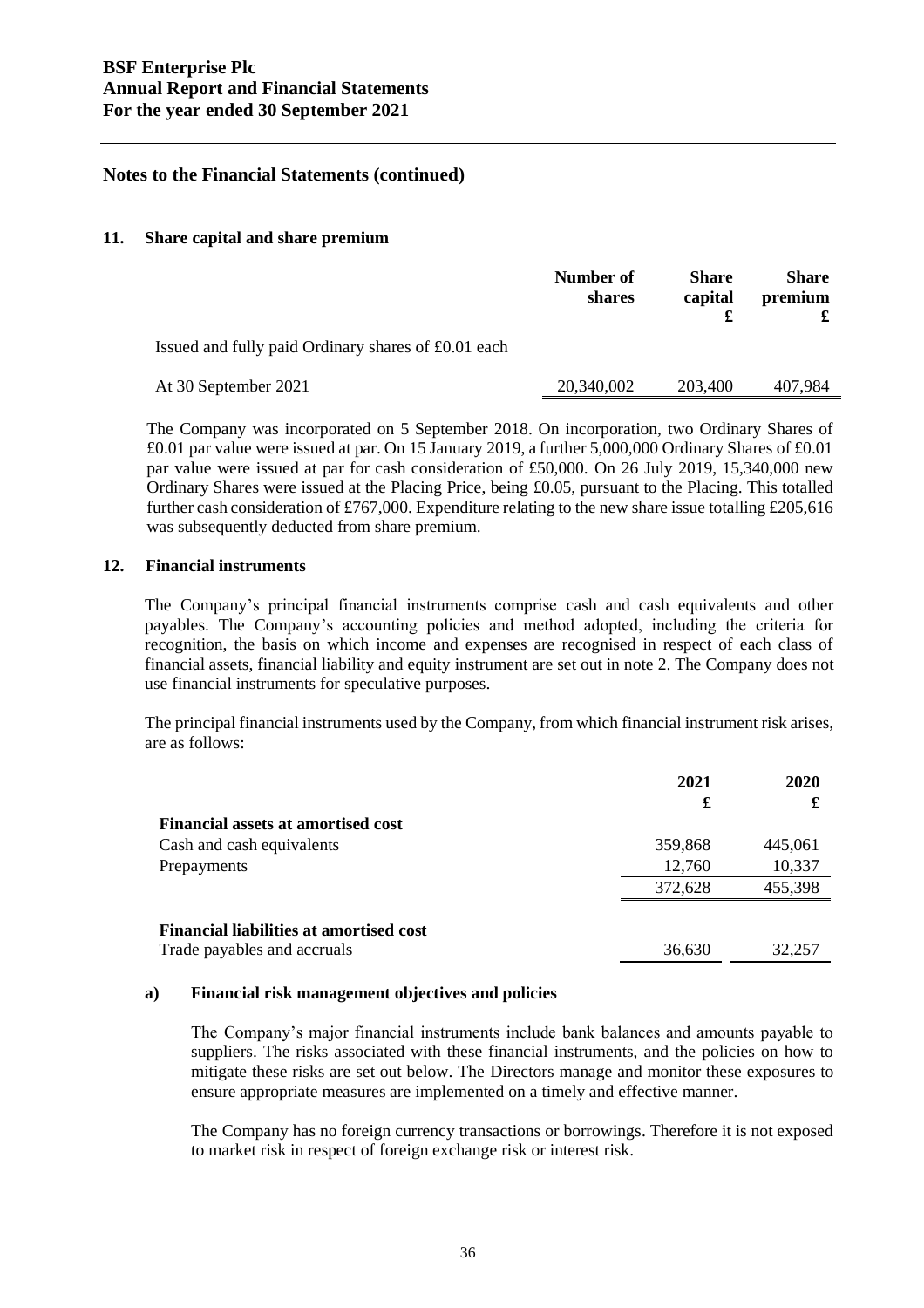Risk management is undertaken by the Board of Directors.

#### **b) Liquidity risk**

Liquidity risk arises from the Company's management of working capital.

The Company regularly reviews its major funding positions to ensure that it has adequate financial resources in meeting its financial obligations. The Directors have considered the liquidity risk as part of their going concern assessment (see note 2). Controls over expenditure are carefully managed in order to maintain its cash reserves whilst it targets a suitable transaction. Financial liabilities are all due within one year.

#### **c) Credit risk**

The Company's credit risk is wholly attributable to its cash balance. The credit risk from its cash and cash equivalents is limited because the counter parties are banks with high credit ratings and have not experienced any losses in such accounts.

#### **d) Interest risk**

The Company's exposure to interest rate risk is the interest received on the cash held, which is immaterial.

#### **e) Capital risk management**

The Company's objectives when managing capital is to safeguard the Company's ability to continue as a going concern, in order to provide returns for shareholders and benefits for other stakeholders and to maintain an optimal capital structure. The Company has no borrowings. In order to maintain or adjust the capital structure, the Company may adjust the amount of dividends paid to shareholders, return capital to shareholders or issue new shares. The Company monitors capital on the basis of the total equity held being £355,144 as at 30 September 2021.

#### **f) Fair value of financial assets and liabilities**

There are no material differences between the fair value of the Company's financial assets and liabilities and their carrying values in the financial information.

#### **13. Subsequent events**

On 23 December 2021, the Company entered into a conditional share sale and purchase agreement (the "Acquisition Agreement") to acquire the entire issued share capital of 3D Bio-Tissues Limited ("3DBT") in consideration for the allotment and issue to the Sellers an aggregate of 33,900,003 Consideration Shares (the "Acquisition").

3DBT, a private company limited by shares, incorporated and registered in England and Wales, is a biotechnology spin out from Newcastle University (UK) founded by Professor Che Connon and Dr Ricardo Gouveia. 3DBT's research and product development is focused on producing biological